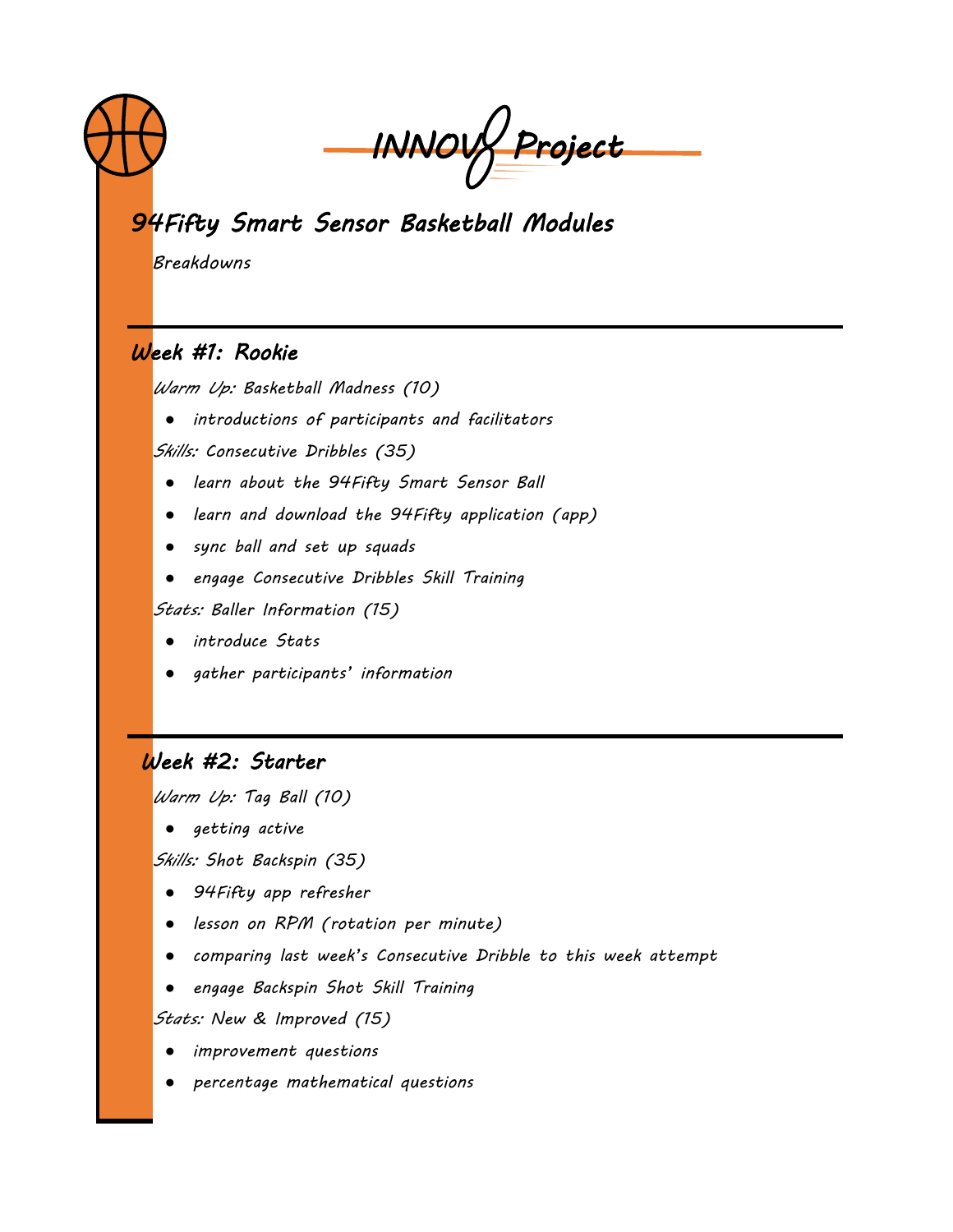

## *Week #3: All Star*

*Warm Up: Box Ball (10)*

● *teamwork*

*Skills: Shot Speed (35)*

- *connect and set up Squads*
- *comparing last week's Shot Backspin to this week attempt*
- *lesson on Curry's shot speed to encourage trying*
- *engage Shot Speed Skill Training*

*Stats: Trying Matters (15)*

- *improvement questions*
- *read and reflect on the poem, Above The Rim*

## *Week #4: MVP*

*Warm Up: Chicken Ball (10)*

● *emphasizing to the participants that they are improving Skills: Dribble Power (35)*

- *connect and set up Squads*
- *comparing last week's Shot Speed to this week attempt*
- *engage Power Dribble Skill Training*
- *encourage participants to take challenges*

*Stats: Newfound Confidence (15)*

● *improvement questions*

● *discussion on confidence and challenges*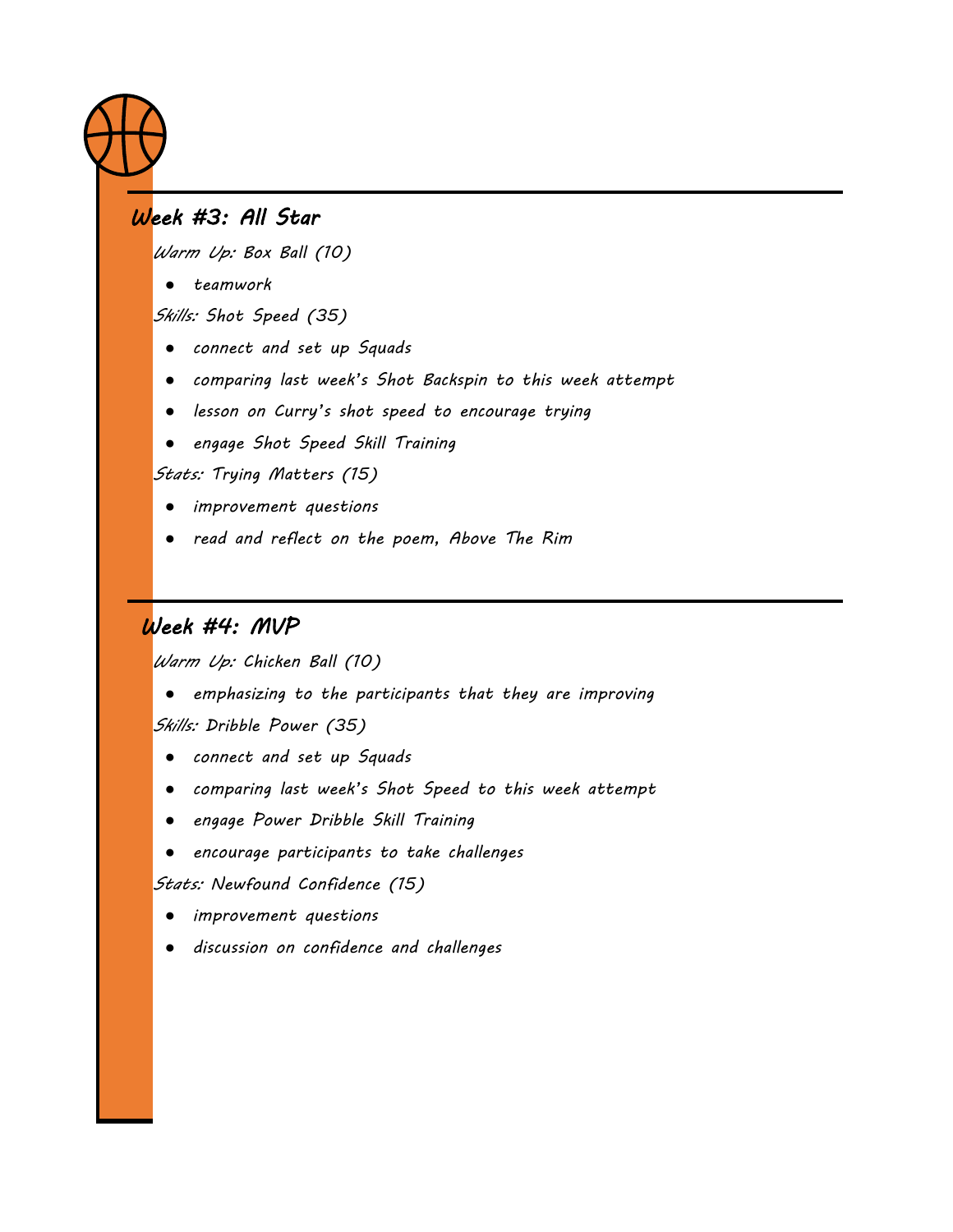

## *Week #5: Superstar*

*Warm Up: Line Ball (10)*

● *getting active and teamplay*

*Skills: Shot Arc (35)*

- *connect and set up Squads*
- *comparing last week's Power Dribble to this week attempt*
- *lesson on angles of attack*
- *engage Shot Arc Skill Training*
- *Stats: Angles of Attack (15)*
- *improvement questions*
- *life's angles of attack*

## *Week #6: Hall of Famer*

*Warm Up: Versus Ball (10)*

● *showcasing skills*

*Skills: Shot Speed + Arc (40)*

- *connect and set up Squads*
- *attempting 3 of the Skill Training activities*
- *engage Shot Speed + Arc Skill Training*

*Stats: Tag (10)*

● *evaluation of program and self*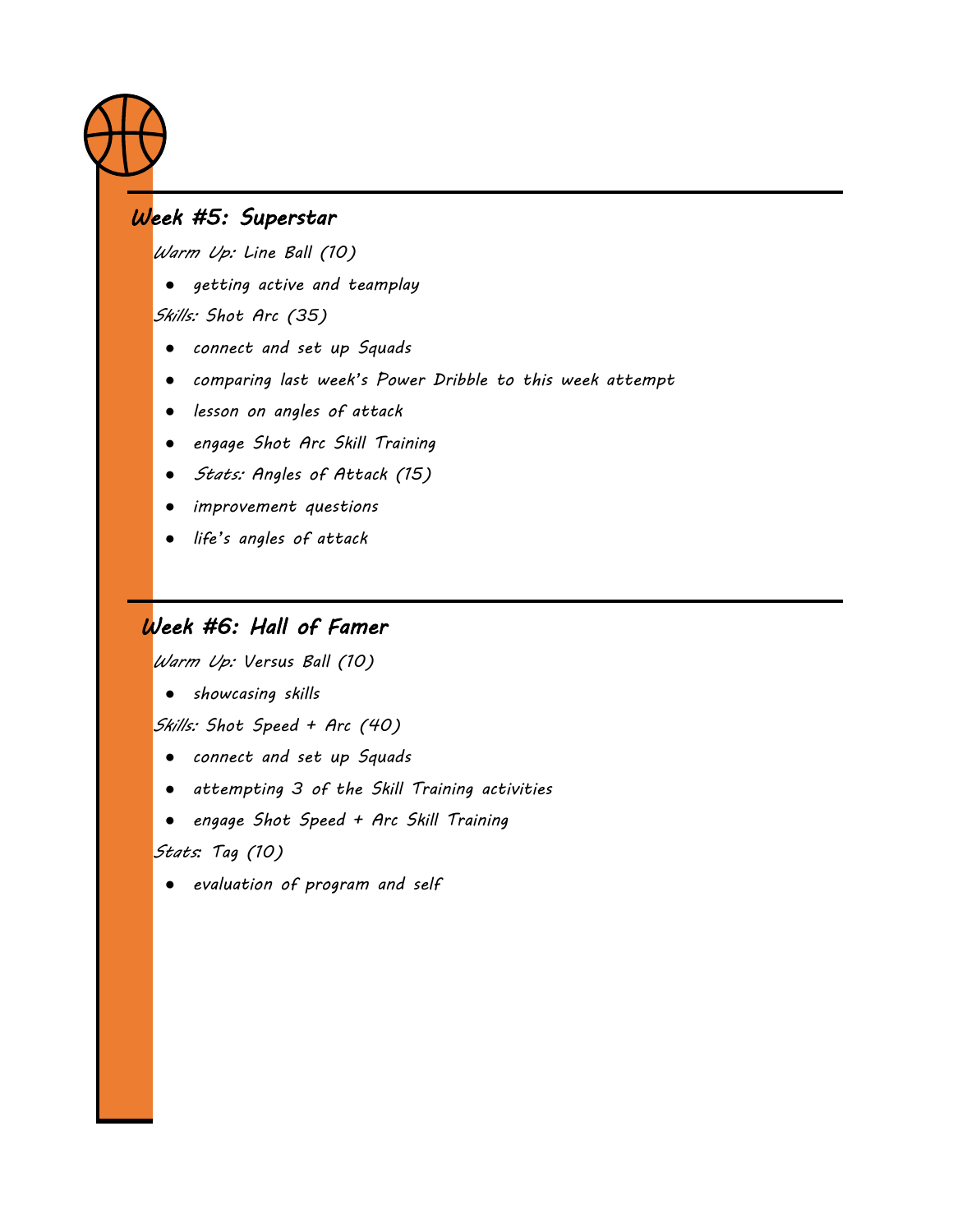# *94Fifty Tracking Sheet*

*Player:*

| <b>Skill Training</b>          | 1st<br>Attempt | 2nd<br>Attempt | 3rd<br>Attempt | Week<br>After |
|--------------------------------|----------------|----------------|----------------|---------------|
| Consecutive<br><b>Dribbles</b> |                |                |                |               |
| <b>Shot Backspin</b>           |                |                |                |               |
| <b>Shot Speed</b>              |                |                |                |               |
| Dribble Power                  |                |                |                |               |
| Shot Arc                       |                |                |                |               |
| Shot Speed +<br>Arc            |                |                |                |               |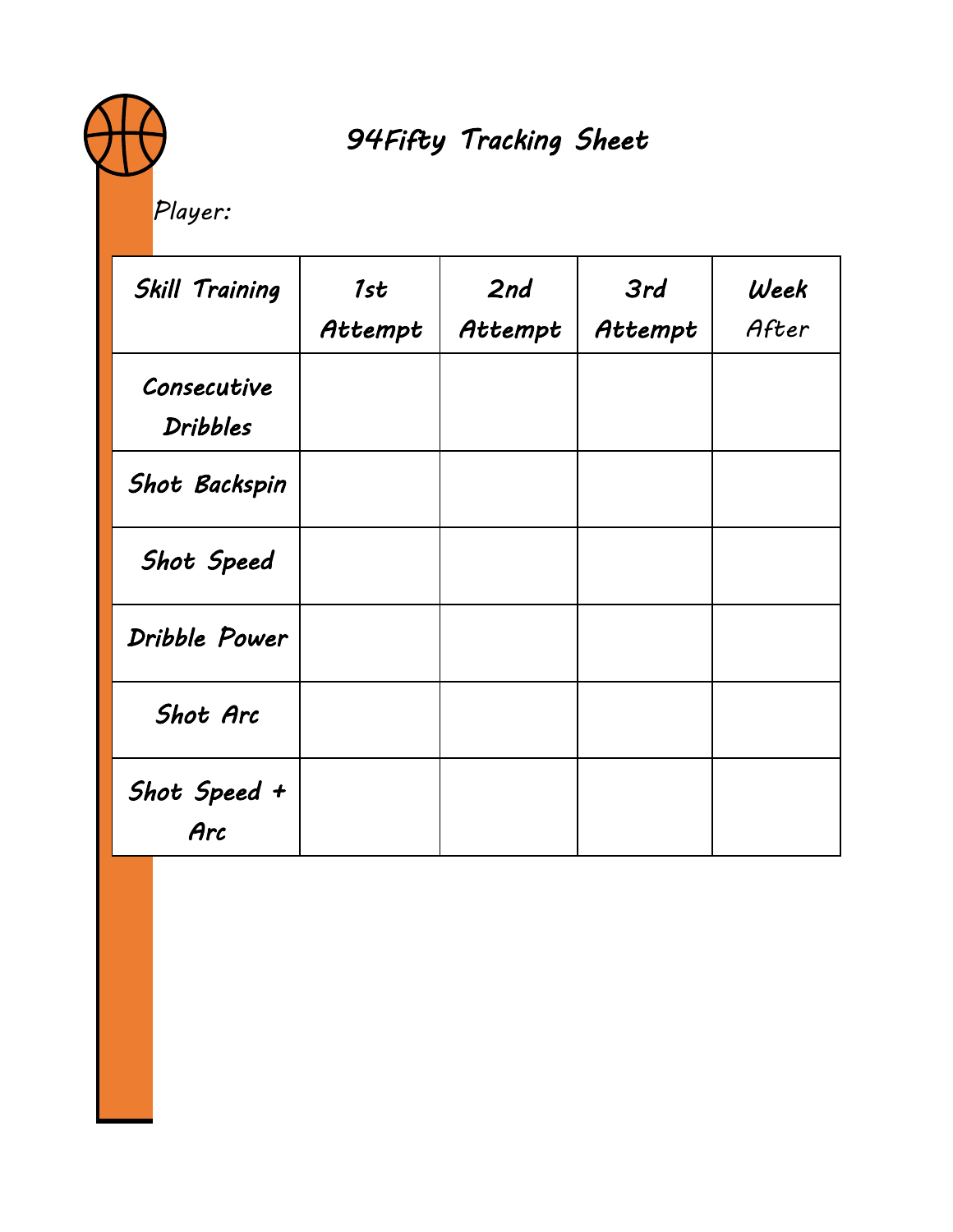

# *Week #1: Rookie*

*PROGRESS: 1. ROOKIE 2. starter 3. all star 4. mvp 5. superstar 6. hall of famer*

*This is your first session. That makes you a rookie. Rookies want to get to their full potential and become a Hall of Famer. You need to be F.A.T! Not with a "PH". You should be Faithful, Available and Teachable. That will require you to attend all sessions, pay attention and do your best!*

*With that advice, you won't stay a rookie long as you learn:*

- *1. How to download and use the 94Fifty application (app).*
- *2. How to play with the 94Fifty Smart Sensor Basketball.*
- *3. View and evaluate your Consecutive Dribbles and self.*

## *Warm Up: Basketball Madness*

*Let's begin with some warm ups. You will need:*

- *strip of paper and pen*
- *your own basketball*

*The name of the game is Basketball Madness. To begin, you need to:*

- *1. Write your name on a strip of paper.*
- *2. Crumple up the strip of paper.*
- *3. Hand it to the facilitator.*

*The facilitator will give you a new strip of paper with another person's name.*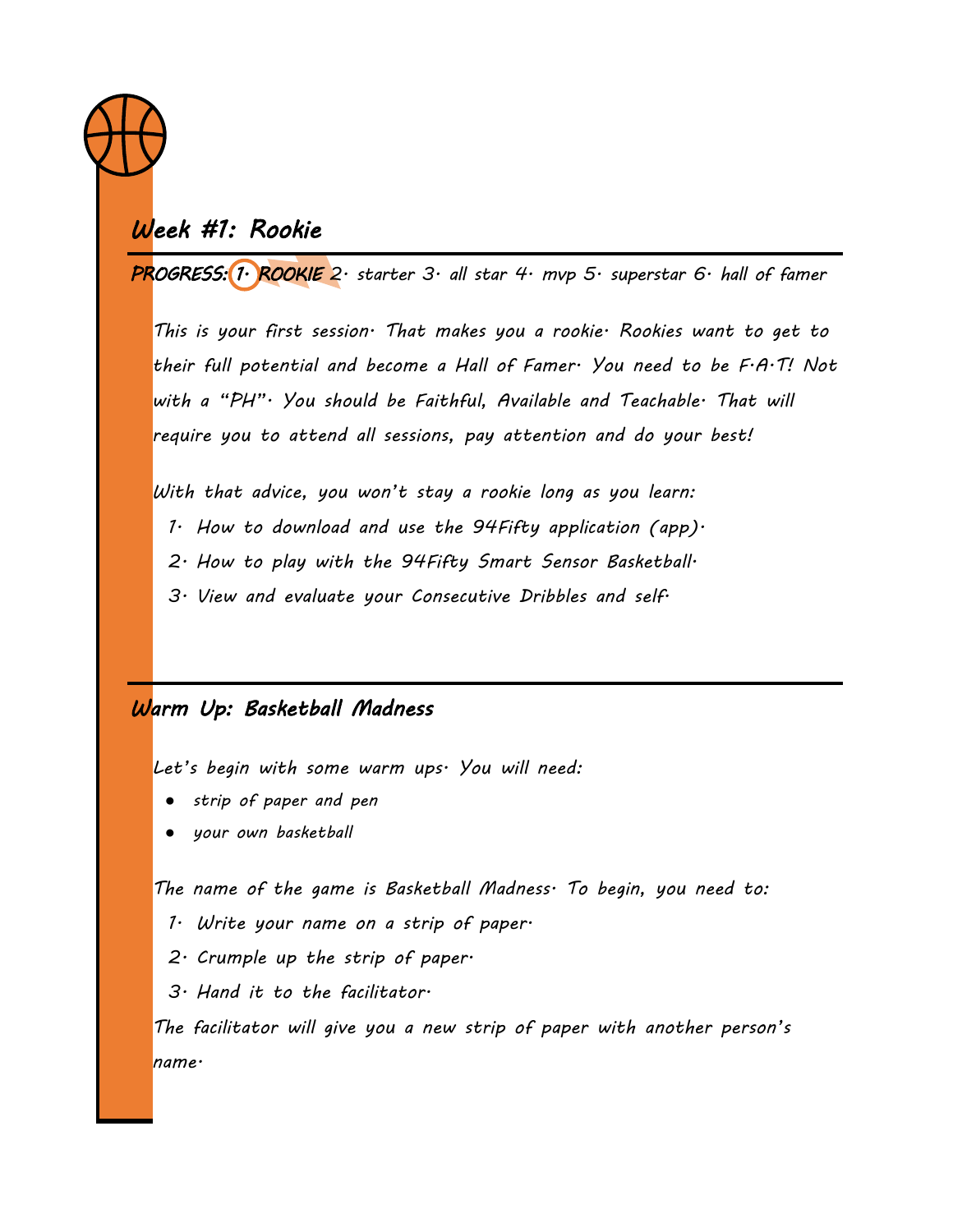*The object of the game is to get the ball in the net. Though, everyone is trying to get the basket at the same time. If you get it in the net, the person you represent will have to introduce themselves and perform one of the following:*

- *share an embarrassing moment*
- *sing a children's nursery rhyme*
- *dance like nobody's looking*
- *make a weird war cry*

*Who determines what the person does? The shooter. None of these introductions can be used more than twice.*

*Once you get the ball in the basket, you sit out in the side lines. Don't worry, someone else has your name so you will get a chance to introduce yourself!*

## *Skills: Introduction to the 94Fifty Smart Ball*

*Now that we are all introduced, meet the 94Fifty Smart Sensor Basketball - The world's first smart basketball. The ball has six sensors built into it. It looks for patterns of motion through the ball. The sensors send that data to the processor, which reads and analyzes the information via Bluetooth on your device. The processor works extremely fast, transmitting data from the ball to the smartphone application (app) in 100 milliseconds. The ball tracks the flick of your wrist, the release of your shoot and every bounce on the ground. The 94Fifty will help develop your skills, track your progress and give you feedback.*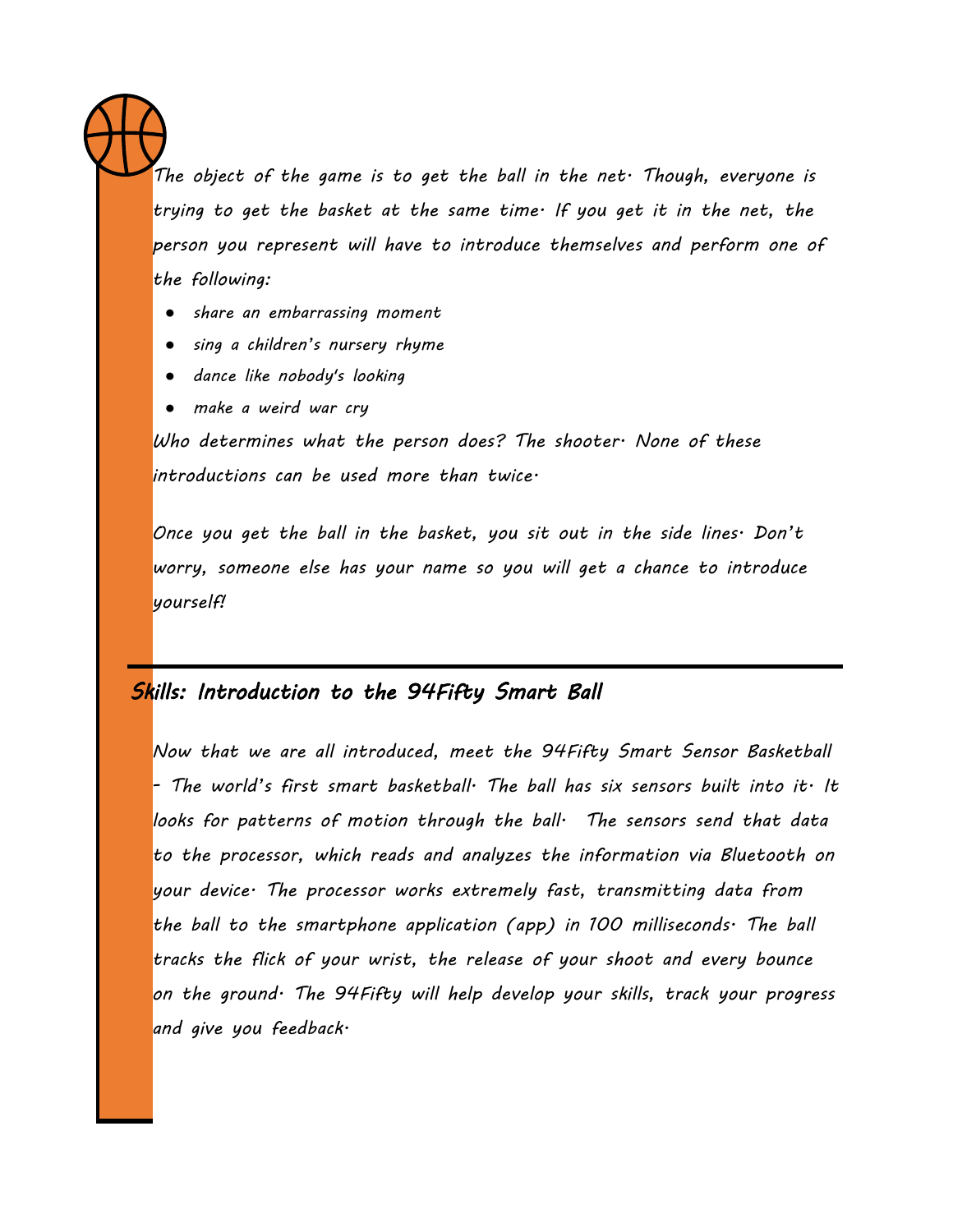

#### *Part 1: Download 94Fifty App*

*For the next 6 weeks, we will be using the 94Fifty Basketball and either your own cell phone or tablet. If you don't want to download the app, your facilitator will lend you a tablet for the session. Let's download the 94Fifty app*

*These instructions are for downloading apps on an Android or Apple device:*



#### *Part 2: Set Up Account*

*Tap on the 94Fifty app on your device. The welcome screen will appear with options to log in. You have choices of Twitter, Facebook, Google+ or an 94Fifty Account. Choose your preferred way to sign in and follow the steps on the screen.*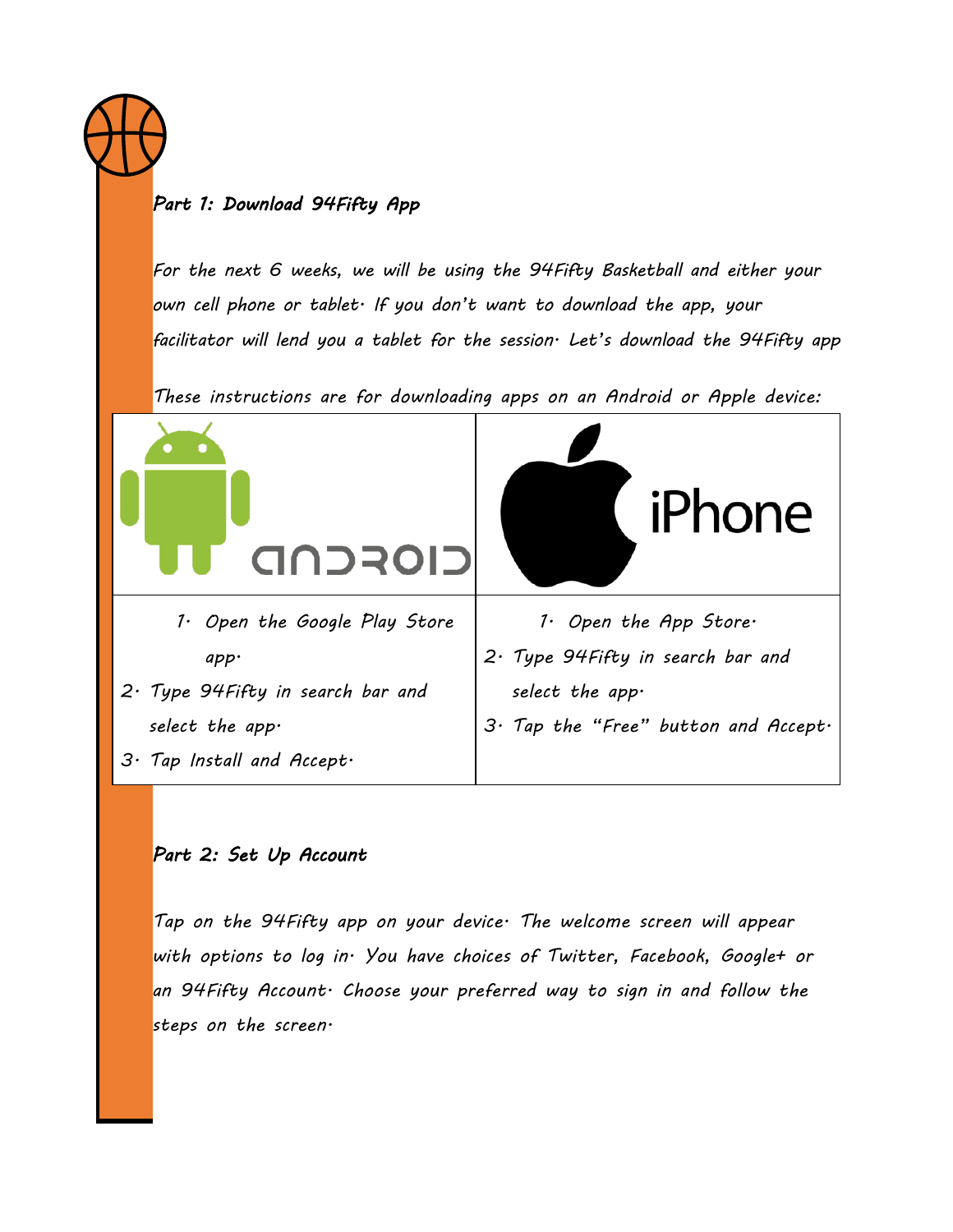*Once you are signed in, 94Fifty will let you know:*

- *you can track shot accuracy with the 94Fifty SmartNet*
- *you can complete all shooting drills by using backspin passes to yourself*
- *you can review the New Skill Training results cards on application (app)*
- *you can add Notes and Share your results*

## *Part 3: Syncing the Ball*

*Click on your menu button and you will get the following options:*

| 94FiFty                                                                             |      |
|-------------------------------------------------------------------------------------|------|
| $\Box$<br>My Dashboard                                                              |      |
| $=$ Workout                                                                         |      |
| <b>AA</b> Head to Head                                                              |      |
| Skill Training                                                                      |      |
| Social Challenge                                                                    |      |
| Shooting Machine                                                                    | Bour |
| $\left(\begin{matrix} \n\cdot & \cdot \\ \cdot & \cdot \end{matrix}\right)$ History |      |
| 8ettings                                                                            |      |
| ((1) Ball Settings                                                                  |      |
|                                                                                     |      |

*These will be important throughout the program.*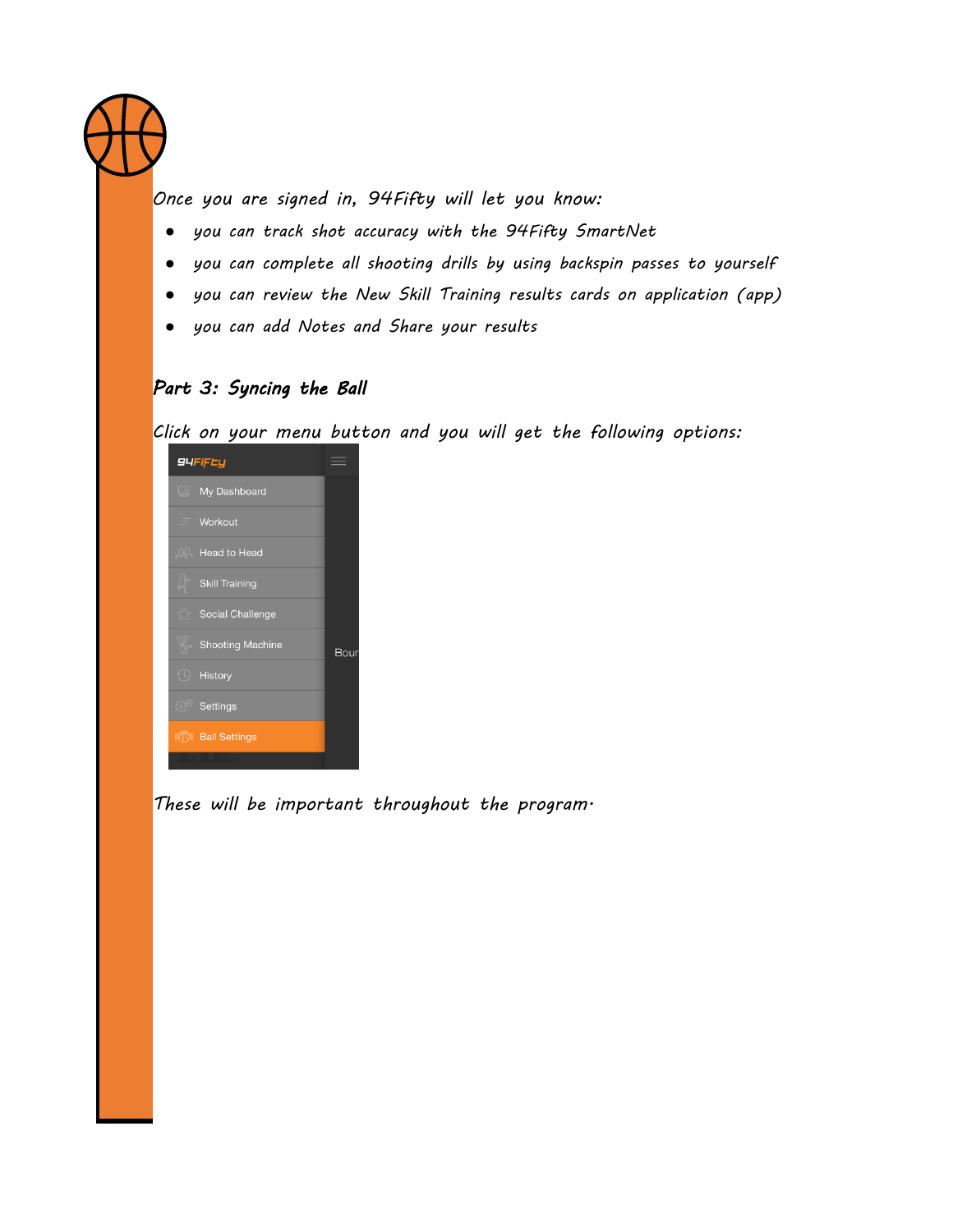*First things first, syncing to the 94Fifty Ball:*

*1. Click on Ball Settings*



*2. Bounce the ball four (4) times to connect* 

#### *Part 4: Squads for Skill Training*

*There's no "I" in team, right? Especially in "squads".*

*We will be using only two (2) 94Fifty Basketballs for the next six (6) weeks, we will need to lay down some ground rules:*

- *For Skills Sections, we will set Squads*
	- *Squads are 2-4 players per basketball and device*
	- *The 94Fifty application (app) tracks all players' stats individually*
	- *Players in the Squad will have to do one of the following throughout each player's turn:*
		- *Shooter: player whose progress is being tracked*
		- *Passer: player who is assisting the Shooter*
		- *Tracker: player who is jotting down the stats of the Shooter*
		- *Encourager: player who is shouting out the Shooter's feedback and stats from the 94Fifty Application (app)*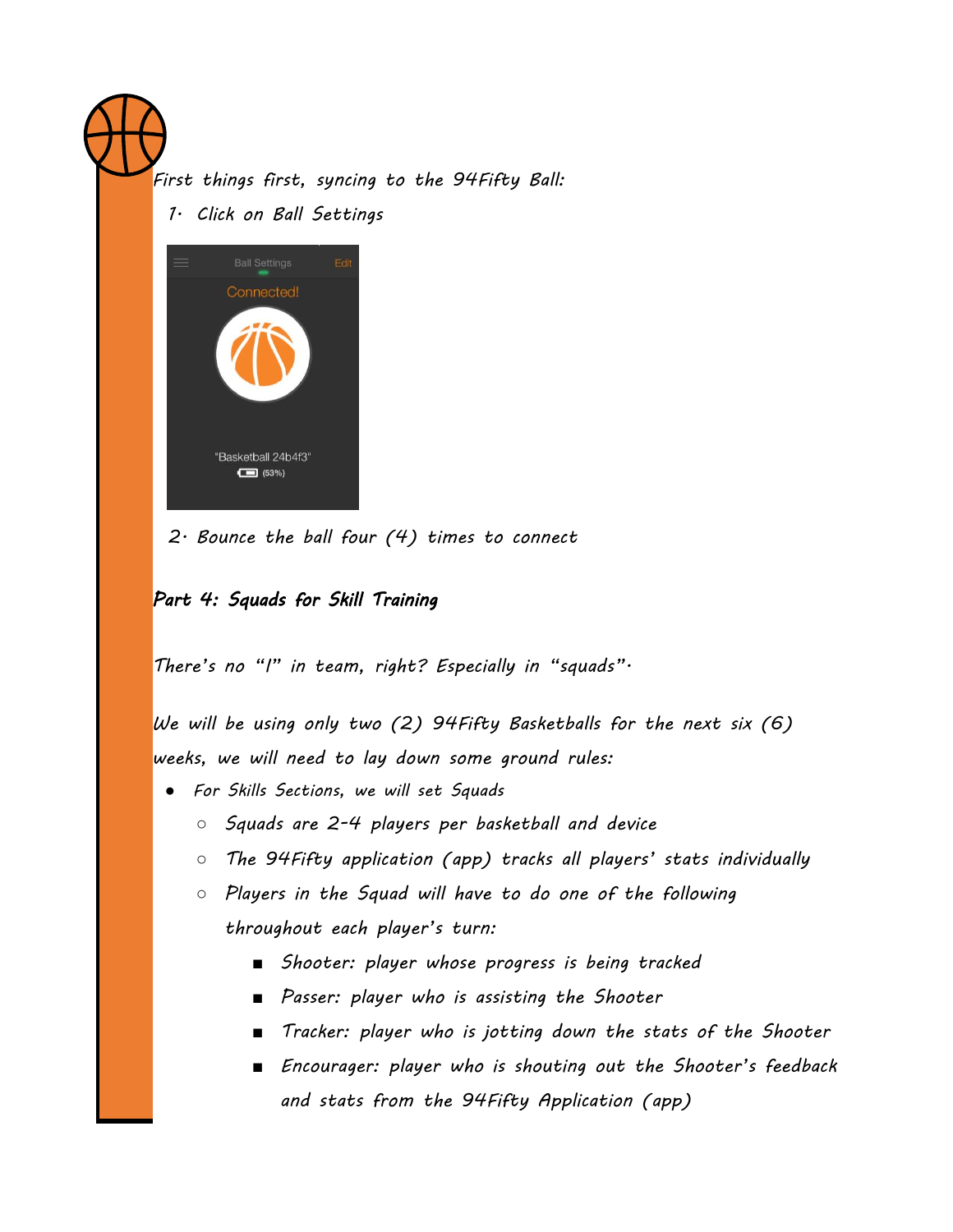

*Setting Squads:*

- *1. Split into 2 groups.*
- *2. Select 1 device to be the main.*
- *3. In the 94Fifty app, tap on Setting in Menu Bar.*
- *4. Tap on Player Settings then select My Squad.*
- *5. Add each player's name and height.*
	- *a. Height matters with the calculation of your motions.*
	- *b. Use a picture to personalize your stats.*



**Player Settings** My Account ٧ My Squad

*Note: The information will be kept on the device until you select. Clear Player Information and History which erases all the data.*

#### *Part 5: Consecutive Dribbles*

*Now that you are connected and your squad is ready to hit the court, it's time to use the ball:*

- *1. Go to the 94Fifty Menu Bar.*
- *2. Tap Skill Training.*

*Skill Training was designed to help you focus on specific areas of your game. These training drills will help motivate you as you develop your skills.*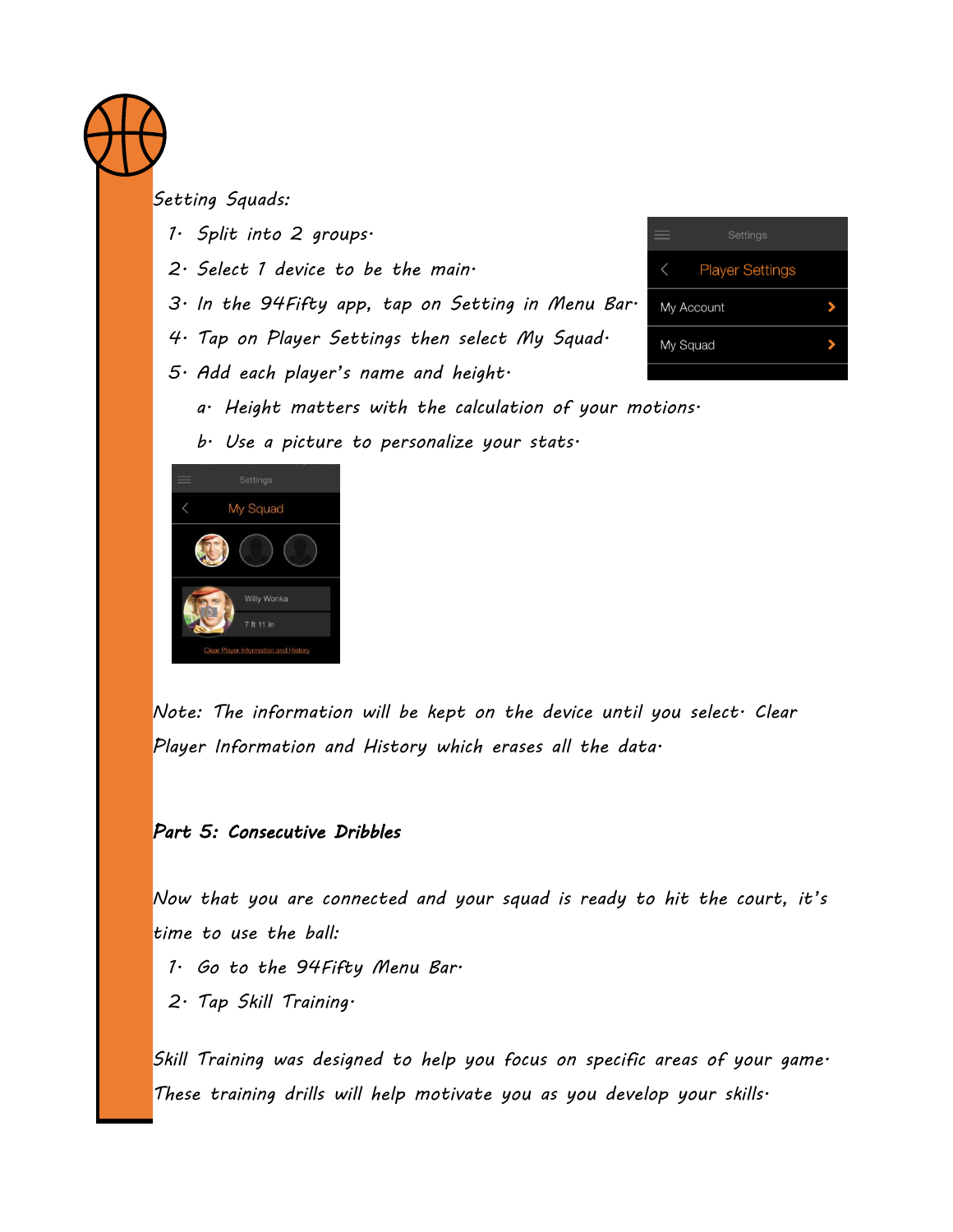

*Watch the Consecutive Dribbles video by clicking the learn video button:*

| Choose Skill                 | Learn     |
|------------------------------|-----------|
| <b>Consecutive Dribbles</b>  | $\bullet$ |
| https://youtu·be/QGg7GxLF50Q |           |

*You've watched the video, the order is set and now it's time to try it out:*

- *1. Tap Consecutive Dribbles.*
- *2. Dribble to Begin.*
	- *a. Each player gets a turn until all players have 3 chances which is about 3 minutes each.*

*To switch players:*

*1. At the top of Skill Training, scroll up and down to change players.*



*Make sure to cheer each other on and give props for trying!*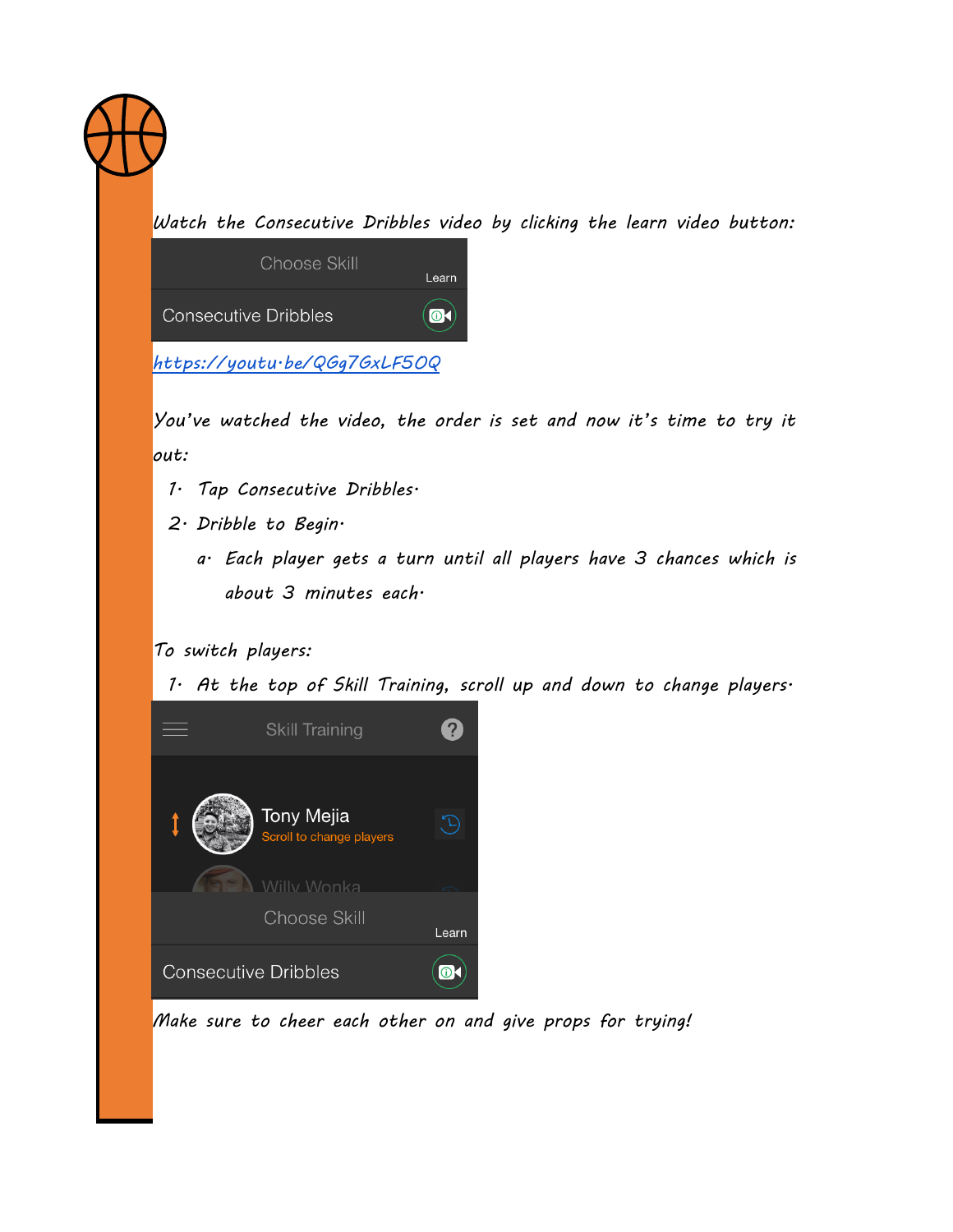

## *Stats: Baller Information*

*Statistics (stats) are important to Basketball and all sports. It keeps track of who is the leader, decline of players and rising stars. You will be keeping track of your own stats throughout our sessions to see your skills increase. Fill in your own basketball player card:*

| JERSEY NUMBER | <b>HEIGHT</b>                    | WEIGHT           | AGE                          |
|---------------|----------------------------------|------------------|------------------------------|
|               |                                  |                  |                              |
|               | 6'3''                            | 190lbs           | 22                           |
|               | PERSONALITY                      | FROM             | DRAFTED                      |
|               | LAID BACK<br>HOT HEADED<br>CAGER | London<br>Canada | YEAR<br>ROUND<br><b>RICK</b> |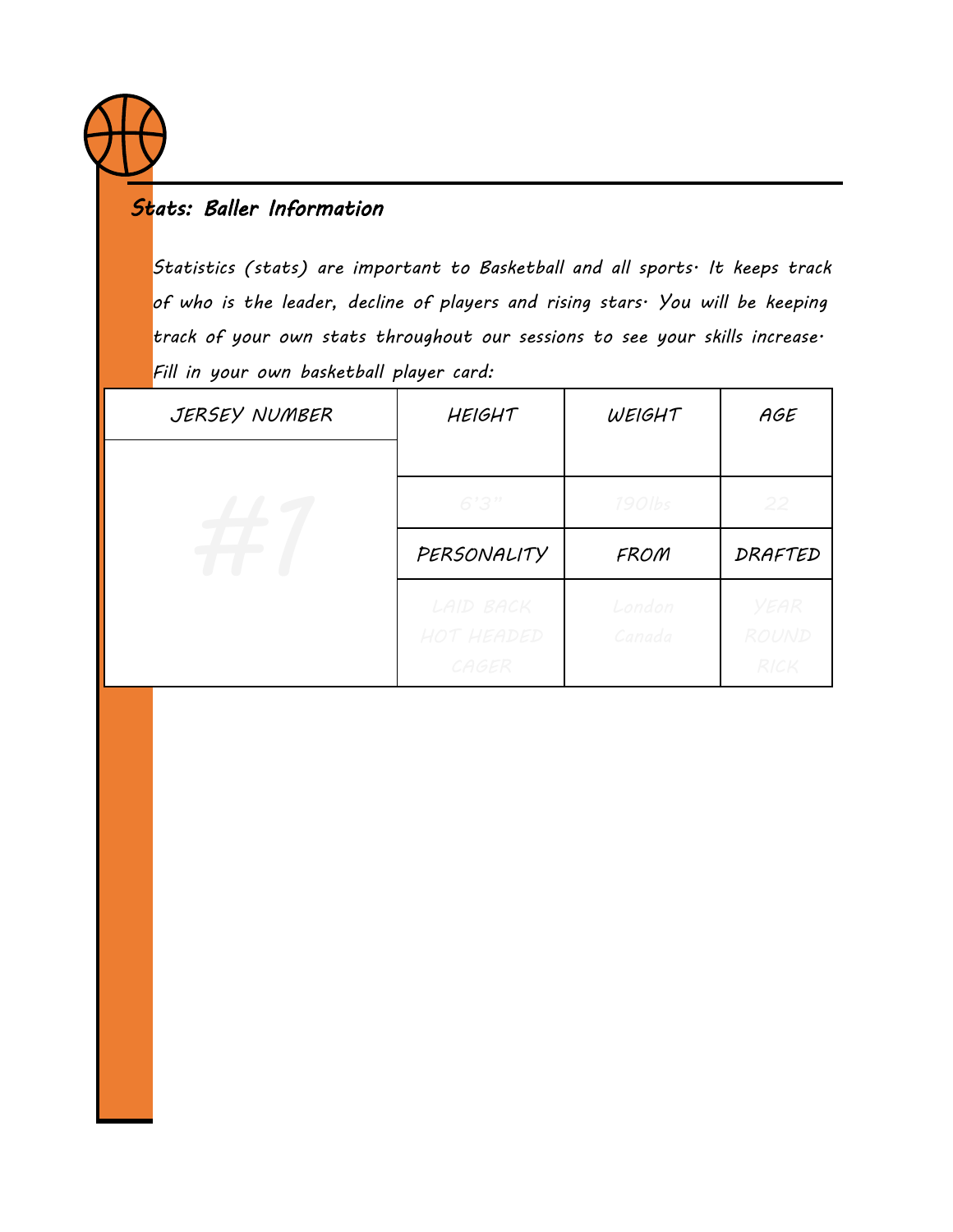

*In every sport, stats of players matters. More importantly, it's about the person between the ball. Share with us the following:*

| 1. What goal(s) do you<br>have in the next 6<br>weeks?                   |  |
|--------------------------------------------------------------------------|--|
| $2 \cdot$ Where do you see<br>some challenges?                           |  |
| $3.$ How much<br>effort will you put<br>in outside of these<br>sessions? |  |
| 4. Why is basketball<br>important to you?                                |  |

*Now you know how to use the 94Fifty application (app) that means you are no longer a Rookie but a Starter. Next week you will be able to jump in and really develop your skills.*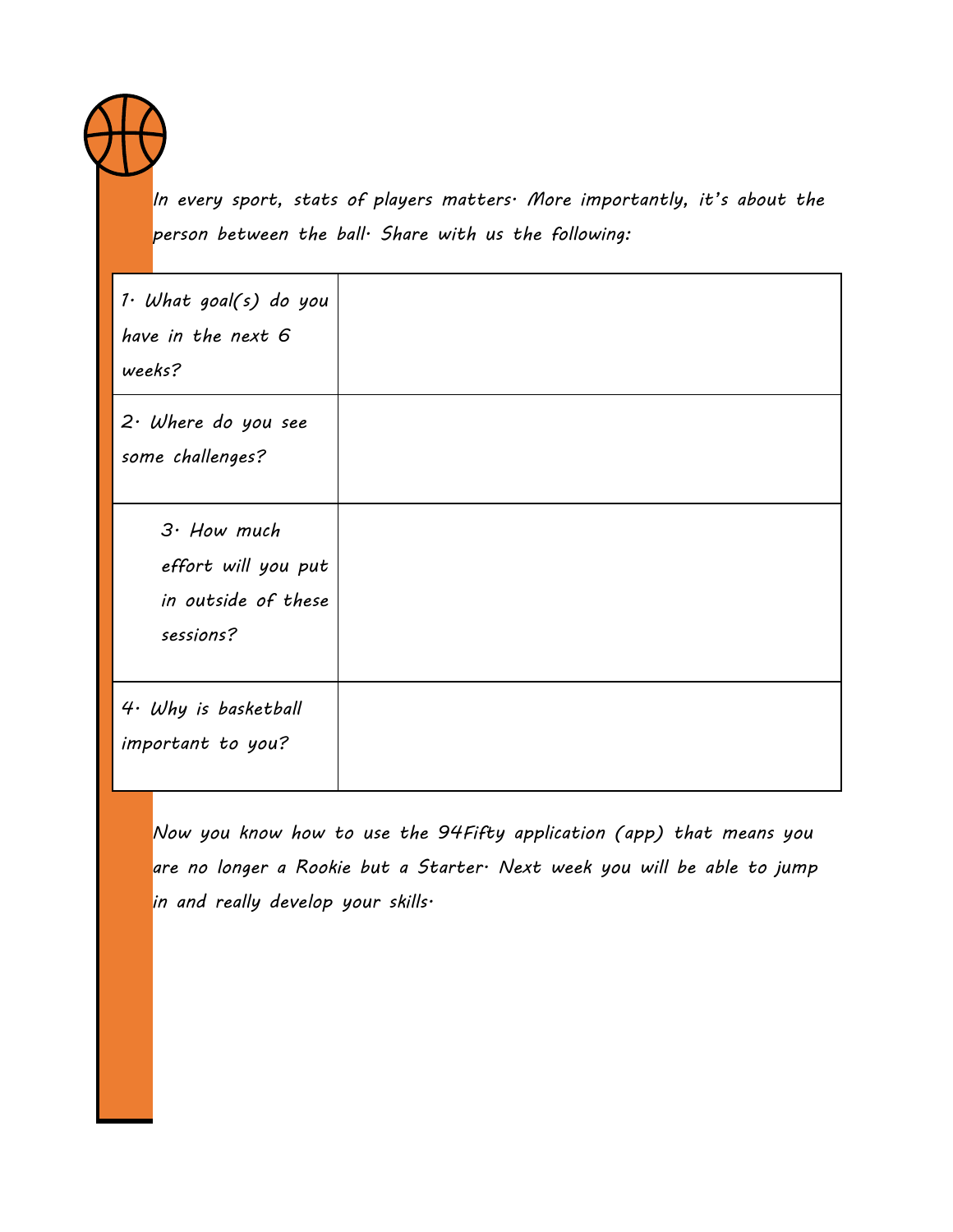

## *Week #2: Starter*

*PROGRESS: 1. rookie 2. STARTER 3. all star 4. mvp 5. superstar 6. hall of famer*

*You are off the bench and in the starting line up. Before you even hit the court, you need to be constantly working on your skills to keep your game at 110%. Today, we will be working on your Shot Backspin to improve your release, scoring and specifically your free throw shots.*

*The Starter will:*

- *1. Do a refresher on the 94Fifty application (app) with Consecutive Dribbles.*
- *2. Take the Shot Backspin Skill Training.*
- *3. View and evaluate your Shot Backspin and self.*

## *Warm Up: Tag Ball*

*You will need:*

● *one basketball*

*The name of the game is Tag Ball. These are the rules:*

- *1. Split into two (2) squads.*
	- *a. Squad One (1) who has control of the ball.*
	- *b. Squad Two who doesn't have the ball.*
- *2. Squad 1 needs to pass the ball around to tag Squad 2. The player with the ball cannot travel when attempting to tag.*
	- *c. Definition of Tag: tap a player with two hands on the basketball.*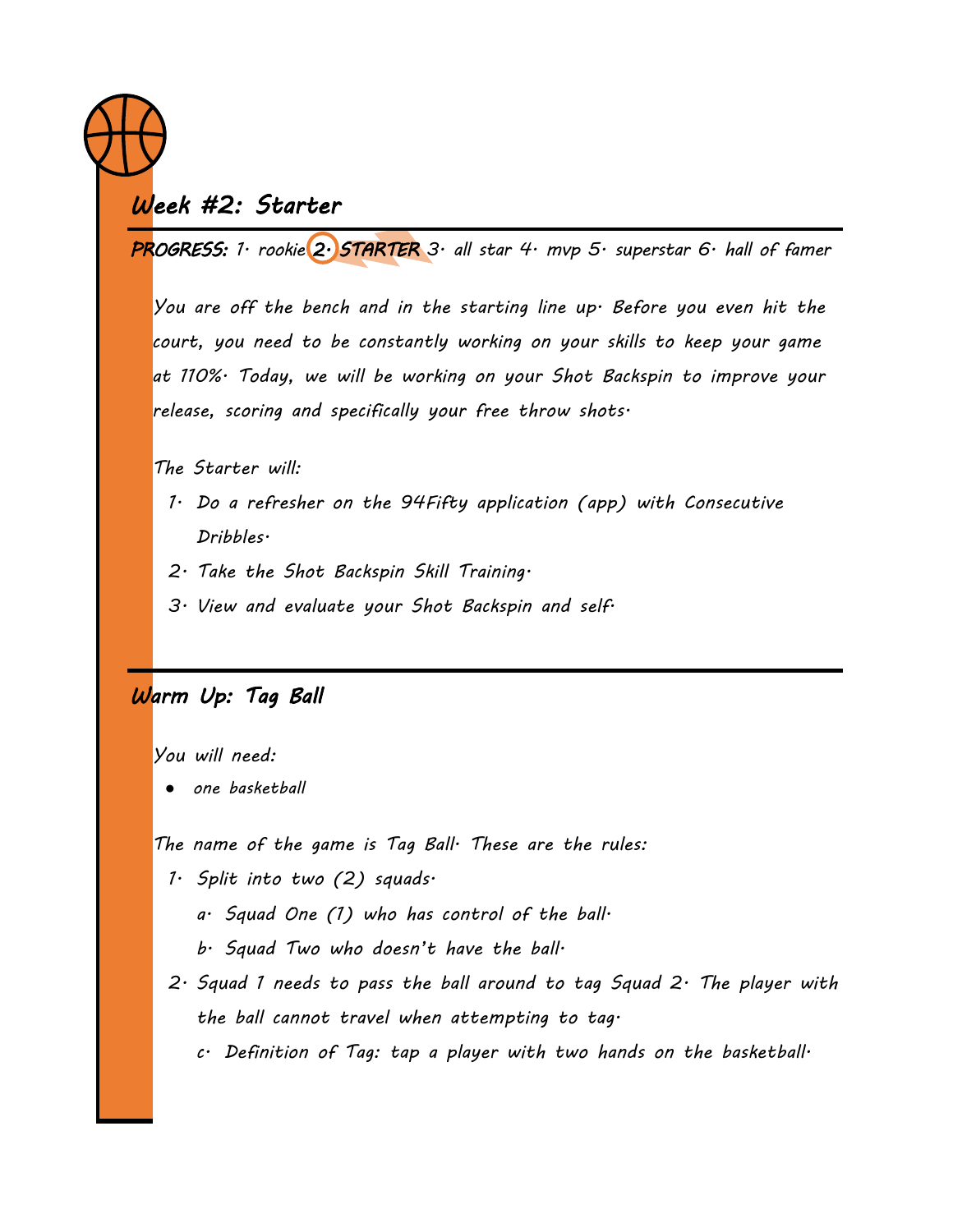*3. Squad 2 must avoid being tagged by the ball. d. If you are tagged, you are eliminated and head to the side lines.*

*Squad 1 has 1 minute to eliminate the other team to win. There are five (5) rounds of Tag Ball.*

*The playing area is the Free Throw Line Extended. The facilitator with blow the whistle for each elimination. The Squad will be notified of 30 seconds left and the final 10 second countdown.*

*This game takes agility, good passing, vision and teamwork. Good luck!*

*Here's a 1 minute video for reference: <https://youtu.be/8fFuHyE2dGM>*

## *Skills: Backspin Shots*

*Part 1: 94Fifty Application (app) Refresher* 

*It's been a whole week since you have used the 94Fifty Basketball so you might need some reviewing.*

*Syncing your device to the 94Fifty Ball:*

- *1. Select the 94Fifty Menu Bar*
- *2. Tap on Ball Settings*
- *3. Bounce the ball four (4) times to connect*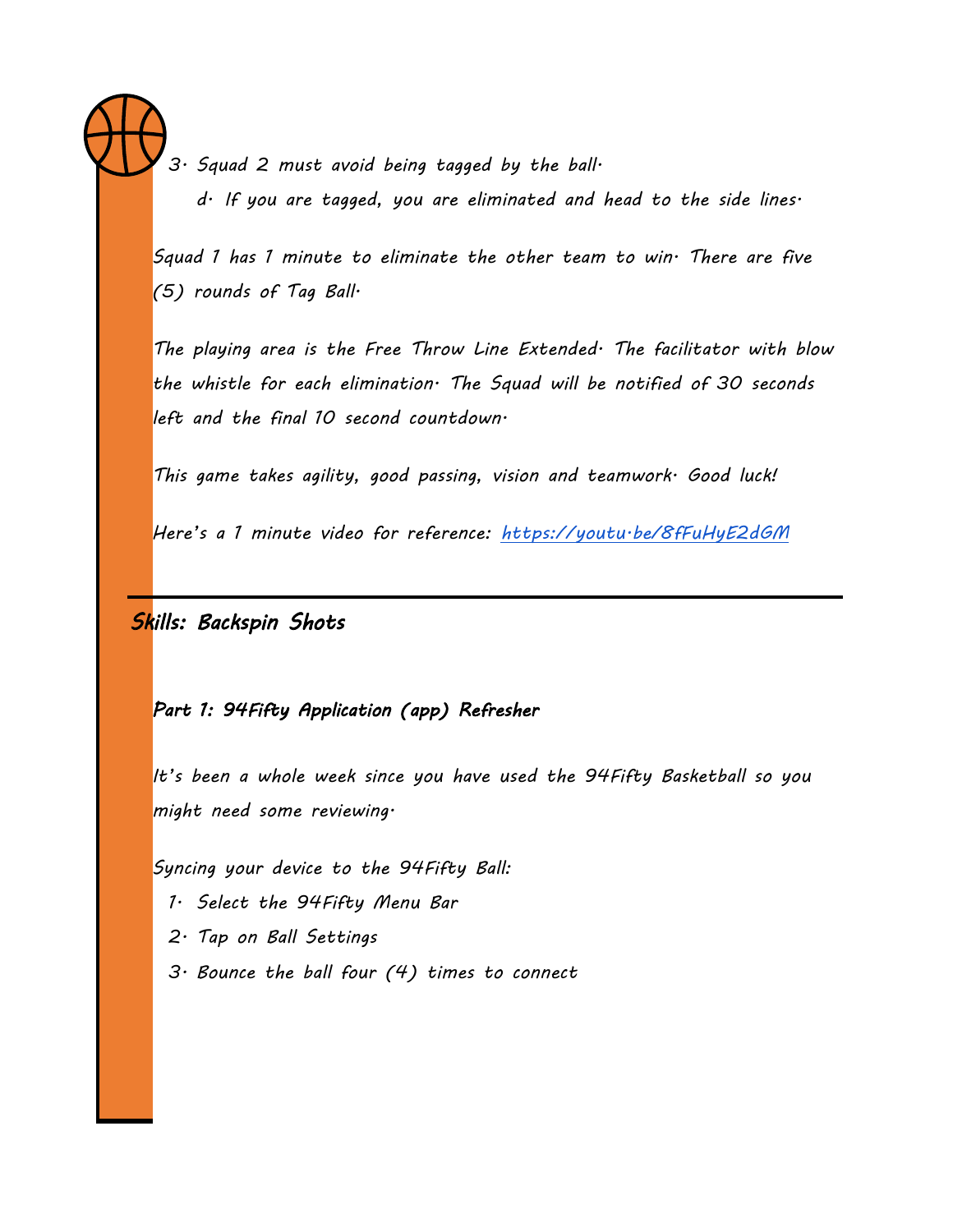

*These are the ground rules for Skill Training:*

- *For Skills Sections, we set Squads*
	- *Squads are 2-4 players per basketball and device*
	- *Players in the Squad will have do one of the following throughout each player's turn:*
		- *Shooter: player whose progress is being tracked*
		- *Passer: player who is assisting the Shooter*
		- *Tracker: player who is jointing down the stats of the Shooter*
		- *Encourager: player who is shouting out the Shooter's feedback and stats from the 94Fifty Application (app)*

*If you need to set new Squads:*

*1. Split into 2 groups.*

- *2. Select 1 device to be the main.*
- *3. In the 94Fifty app, tap on Setting in Menu Bar.*
- *4. Tap on Player Settings then select My Squad*
- *5. Add each player's name and height.*

*Note: If you have the same players and device from last week, all your names are saved. We encourage you to keep the same Squads.*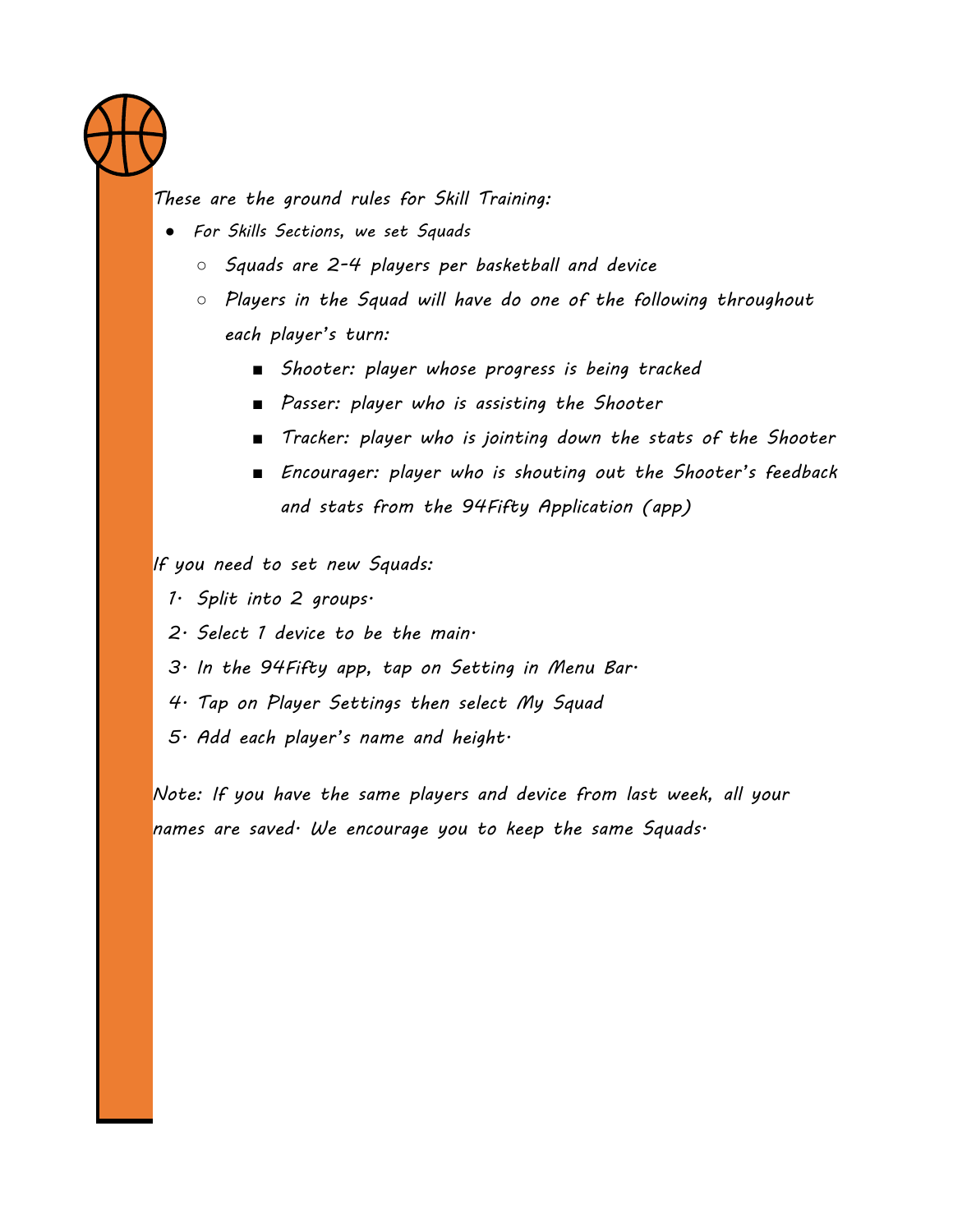

#### *Part 2: Consecutive Dribbling*

*Let's see if you have improved your dribbling skills:*

- *1. Go to the 94Fifty Menu Bar.*
- *2. Tap Skill Training.*
- *3. Tap Consecutive Dribbling.*
- *4. Dribble to Begin*
	- *a. Each player gets 1 turn (about 1 minute).*



*After every player's turn, view your last week's result:*

- *1. Go to 94Fifty Menu Bar.*
- *2. Tap History*
- *3. Scroll up and down to compare results.*

*Hopefully, you did better than last week. Practice usually pays off.*

#### *Part 3: Shot Backspin*

*It's been all dribbling. Let's talk about taking some shots:*

- *1. Go to the 94Fifty Menu Bar.*
- *2. Tap Skill Training.*
- *3. Tap Shot Backspin.*

Shot Backspin

*Watch the Shot Backspin video by clicking the learn video button: [https://youtu.be/TDbKJoSb\\_Os](https://youtu.be/TDbKJoSb_Os)*

 $\bullet$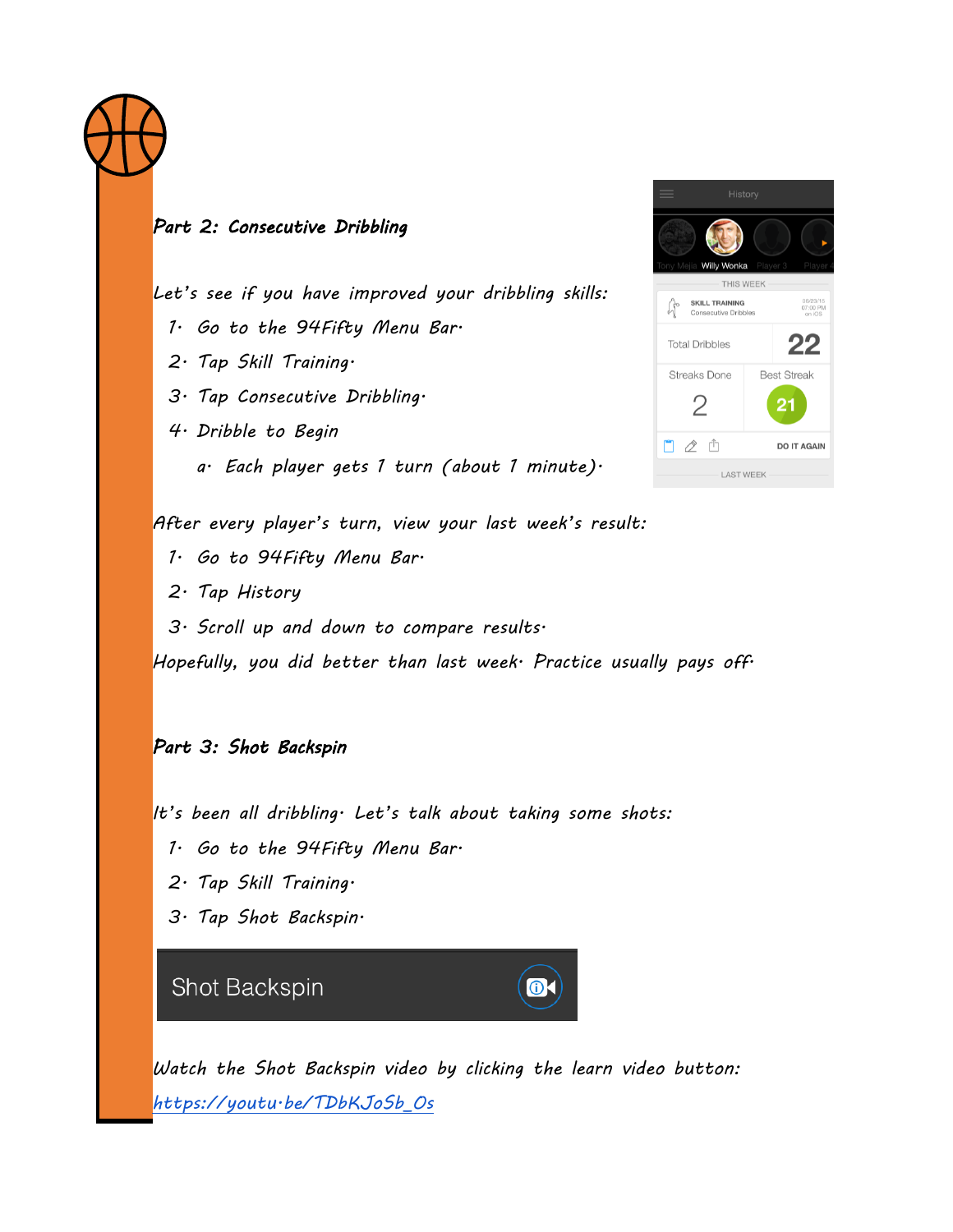*Before you shoot, you need to understand the Ideal Backspin:*

*The 94Fifty Basketball tracks the RPM (Rotations Per Minute). When you shoot the basketball, the ball is moving in a circular motion. The circular motion is caused by the speed, intensity and how hard you release the* 



*ball from your hands. The 94Fifty helps to track the RPM as you shoot the ball.*

*Backspin is important in your shot. The Ideal Backspin is in between 130- 150 RPM. That is not too soft, not too hard but, just right.*

*Give it a try!*

*To begin improving your Shot Backspin:*

- *1. Tap Shot Backspin.*
- *2. Select Free Throw.*
- *3. Shot to Begin.*
	- *a. Each player get a turn (10 shots) until each player has 3 turns.*
	- *b. After each player's turn, check out the Shot Backspin Breakdown and Digital Coach Feedback.*

*Push each other by encouraging and urging each other to try their best!*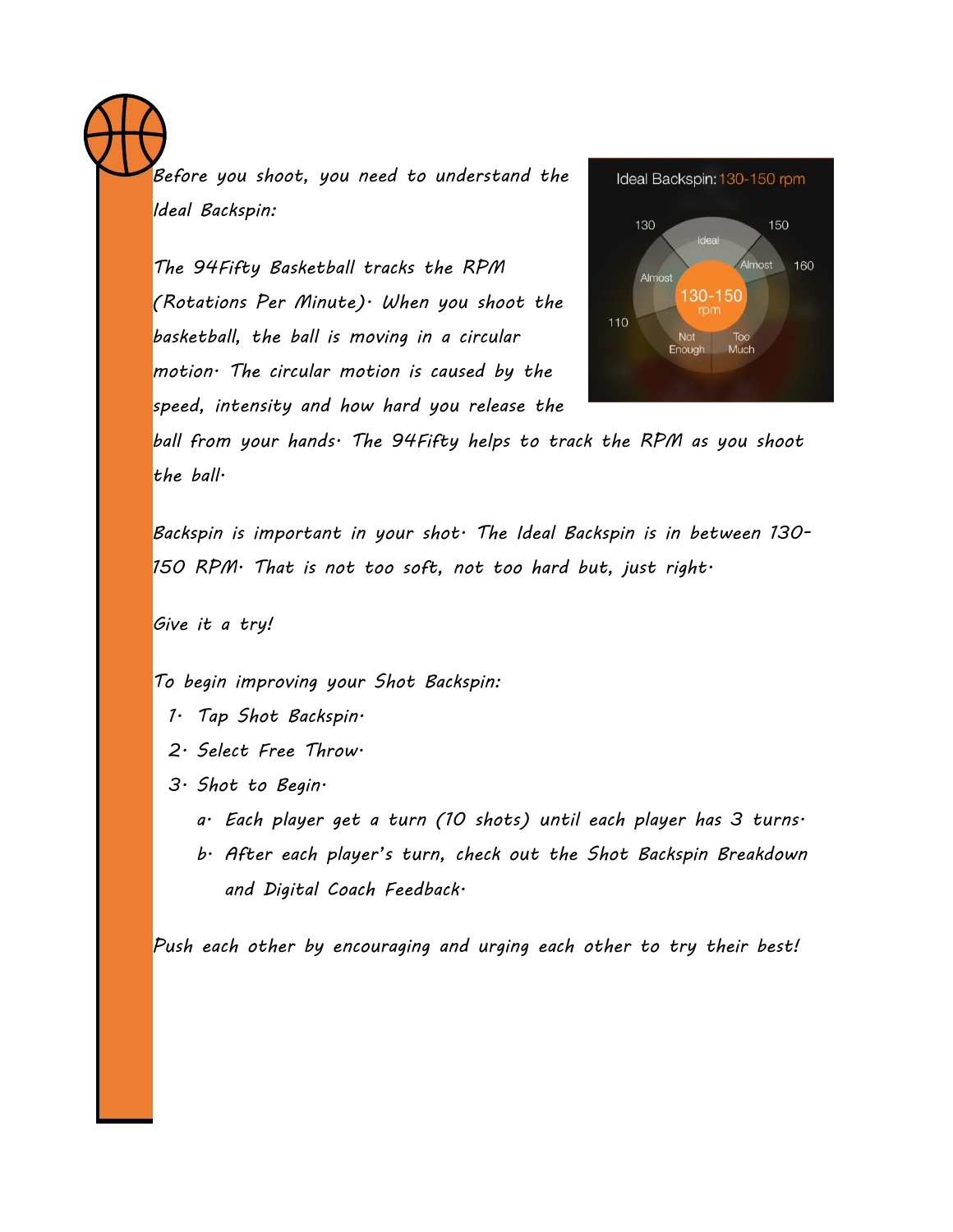| <b>Skill Training</b>        |                       | <b>Results</b>             |   | Retry                          |
|------------------------------|-----------------------|----------------------------|---|--------------------------------|
|                              | <b>SKILL TRAINING</b> | Shot Backspin - Free Throw |   | 06/23/15<br>09:59 PM<br>on iOS |
| <b>Total Shot Attempts</b>   |                       |                            |   |                                |
| Shot Backspin Breakdown<br>0 |                       | 0                          | 0 | $\mathbf{0}$                   |
|                              |                       | 111-129 130-150 151-159    |   | $160+$                         |

## *Breakdown of the screen:*

- *Total Shot Attempts is how many shots it took you during your turn*
- *Shot Backspin Breakdown shows how ideal your average backspin is*
- *Digital Coach Feedback gives you suggestions to improve your backspin*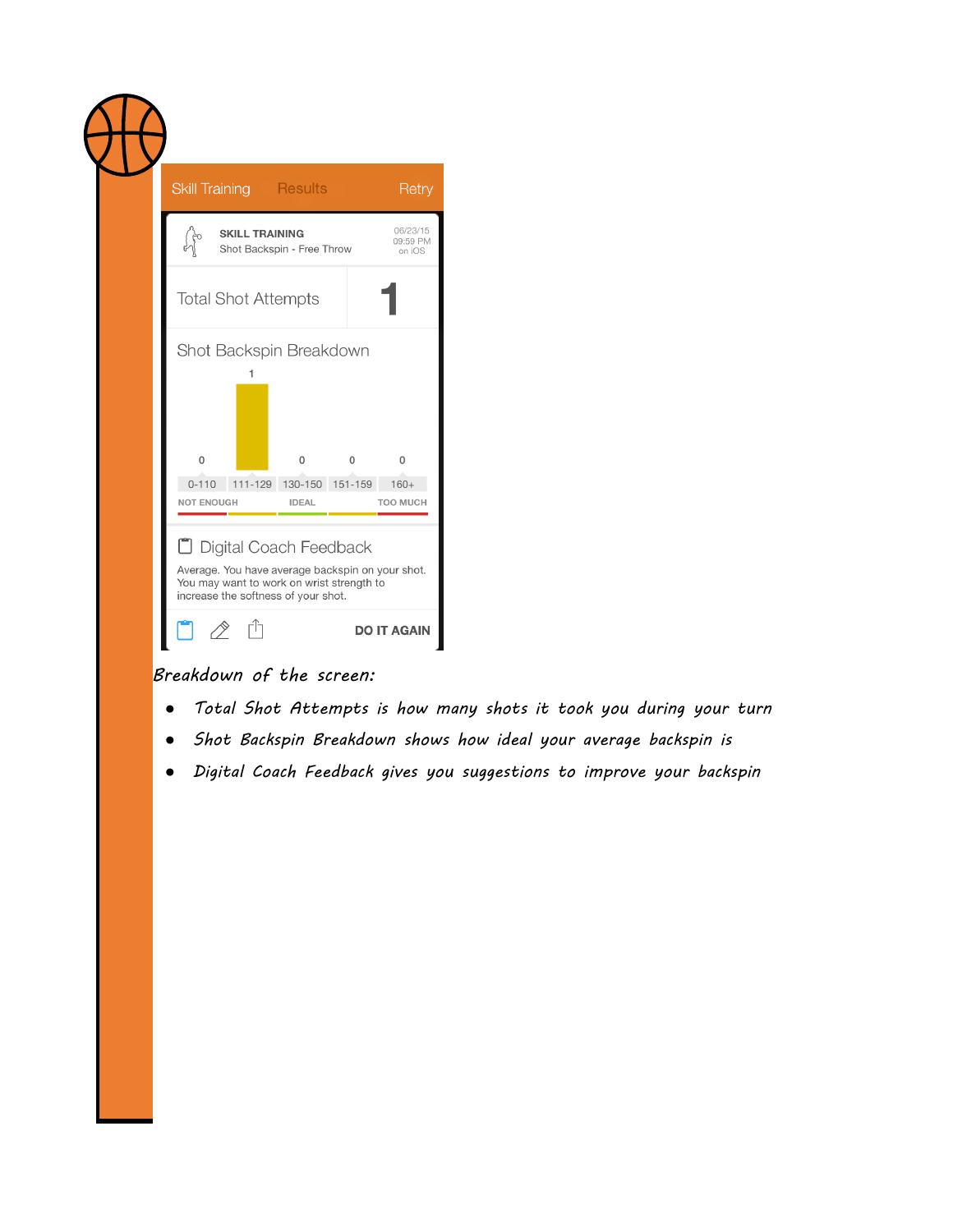

## *Stats: New & Improved*

*Well done! Practicing and working on your skills is important in your development. It's time to track your stats, again. Remember, being F.A.T is key. Faithful to what you need to do, Available to pounce on any opportunity and Teachable so you'll be open to learn and put things into action to be the best you can be.*

*Improvements:*

*1. Did you improve in the Consecutive Dribbles and by how much?*

*2. Were you surprised by your Shot Backspin results? Why or why not?*

#### *Free Throws matter:*

*To compare a player's performance from game to game, his/her field goal and free throw percentages can be calculated at the end of each game. This can be done very simply by dividing the number of shots actually made (m) by the number of attempted shots (a):*  $P = m / a$ 

*Therefore, if Max makes 9 out of 16 field goal attempts, his percentage is 56%.*

*(To find percentages, move the decimal point from your answer two places to the right, and round to the ones digit: 9/16 = .5625 = 56.25%, which can be rounded to 56%)*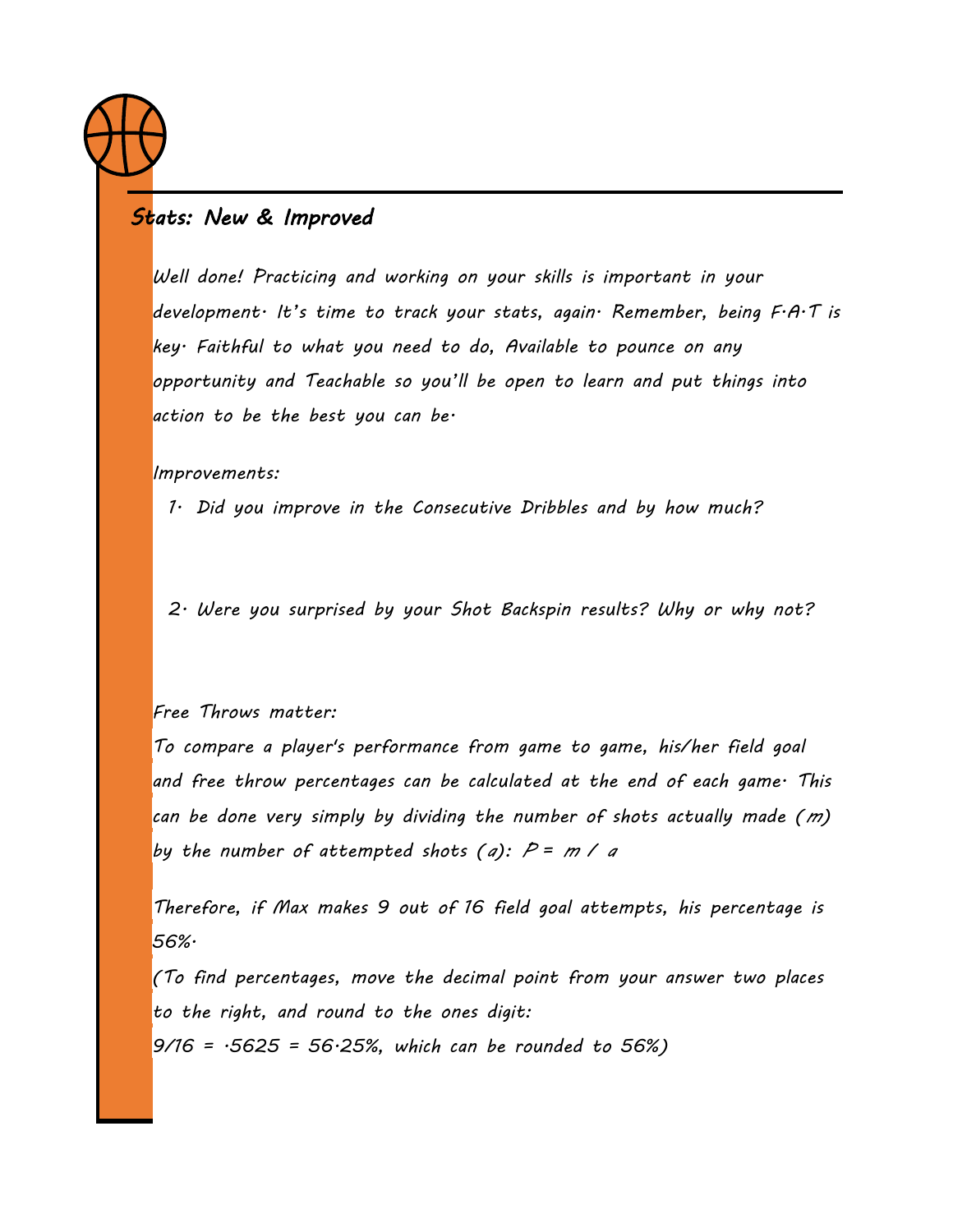*Now put your skills to work: Which of the following players has the highest free throw percentage?*

- *Kim, who made 38 out of 68 throws*
- *Allan, who made 6 out of 12 throws*

*According to today's stats on your tracker sheet, what's your free throw percentage?* 

*What's last week's Consecutive Dribble percentage?*

*Well, Starter, you have completed the 2nd week. Congratulations on being an All Star just for completely and moving towards improving your skills. Next week, you will to improve your Shot Speed.*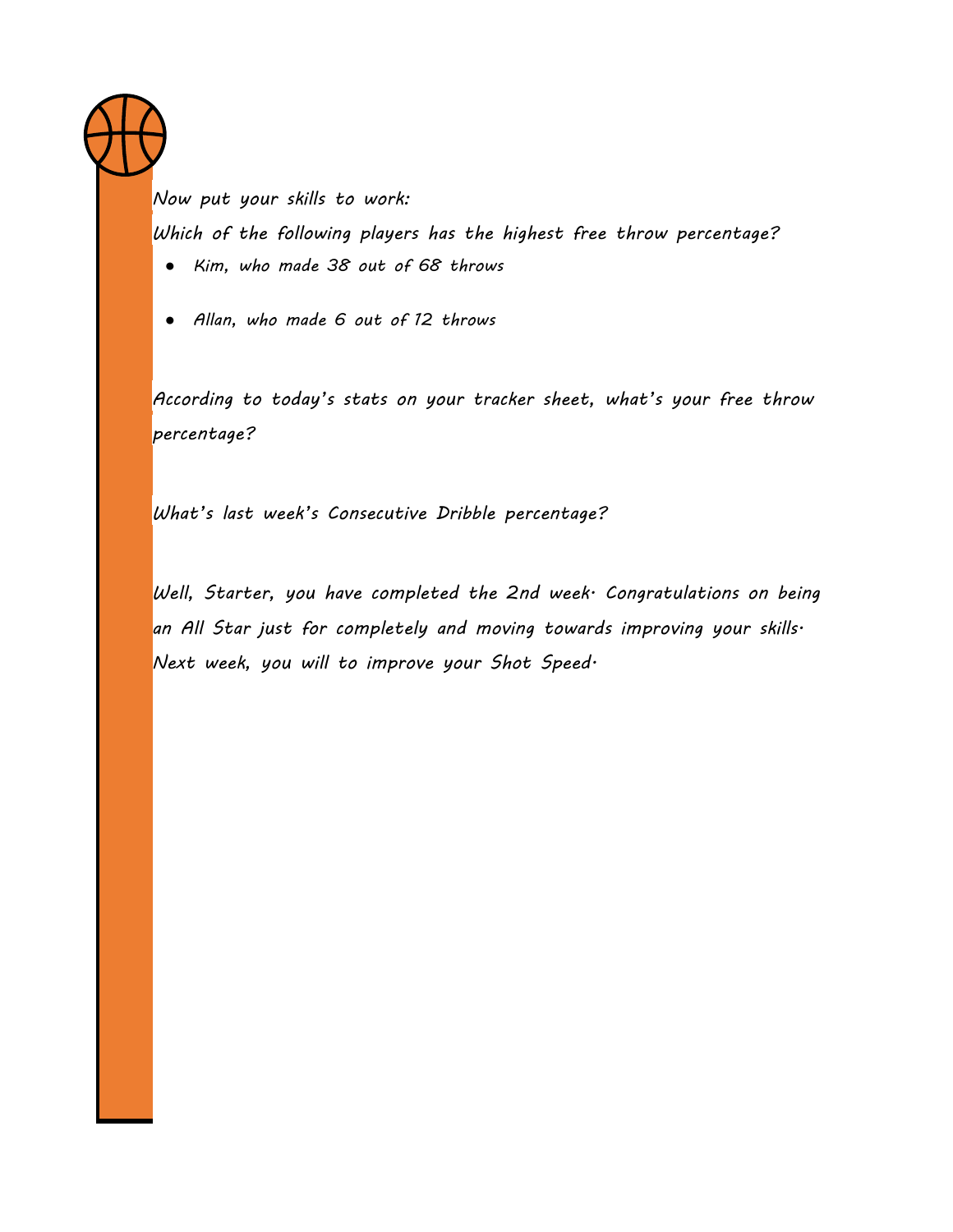

# *Week #3: All Star*

*PROGRESS: 1. rookie 2. starter 3. ALL STAR 4. mvp 5. superstar 6. hall of famer*

*An All Star is a household name and is F.A.T. Will you push yourself and stay motivated? We will find out how fast you shoot!*

*The All Star will:*

- *1. Attempt the Shot Backspin Skill Training.*
- *2. Take the Shot Speed Skill Training.*
- *3. View and evaluate your Shot Speed and self.*

## *Warm Up: Box Ball*

*You will need:*

- *one basketball*
- *two boxes (big enough for someone to sit in)*

*The rules to Box Ball:*

- *1. Place a Box on each Free Throw Line.*
- *2. There are two Squads competing against each other.*
- *3. One (1) player of each team sits on the box in front of the opponent basket.*
- *4. The general basketball rules apply with only one exception: baskets can only be scored by the player sitting on the box.*
- *5. Nobody can run through the free throw circle.*

*The player in the box will be substituted after each basket. The team that first score 5 basket wins.*

*Play smart, play together!*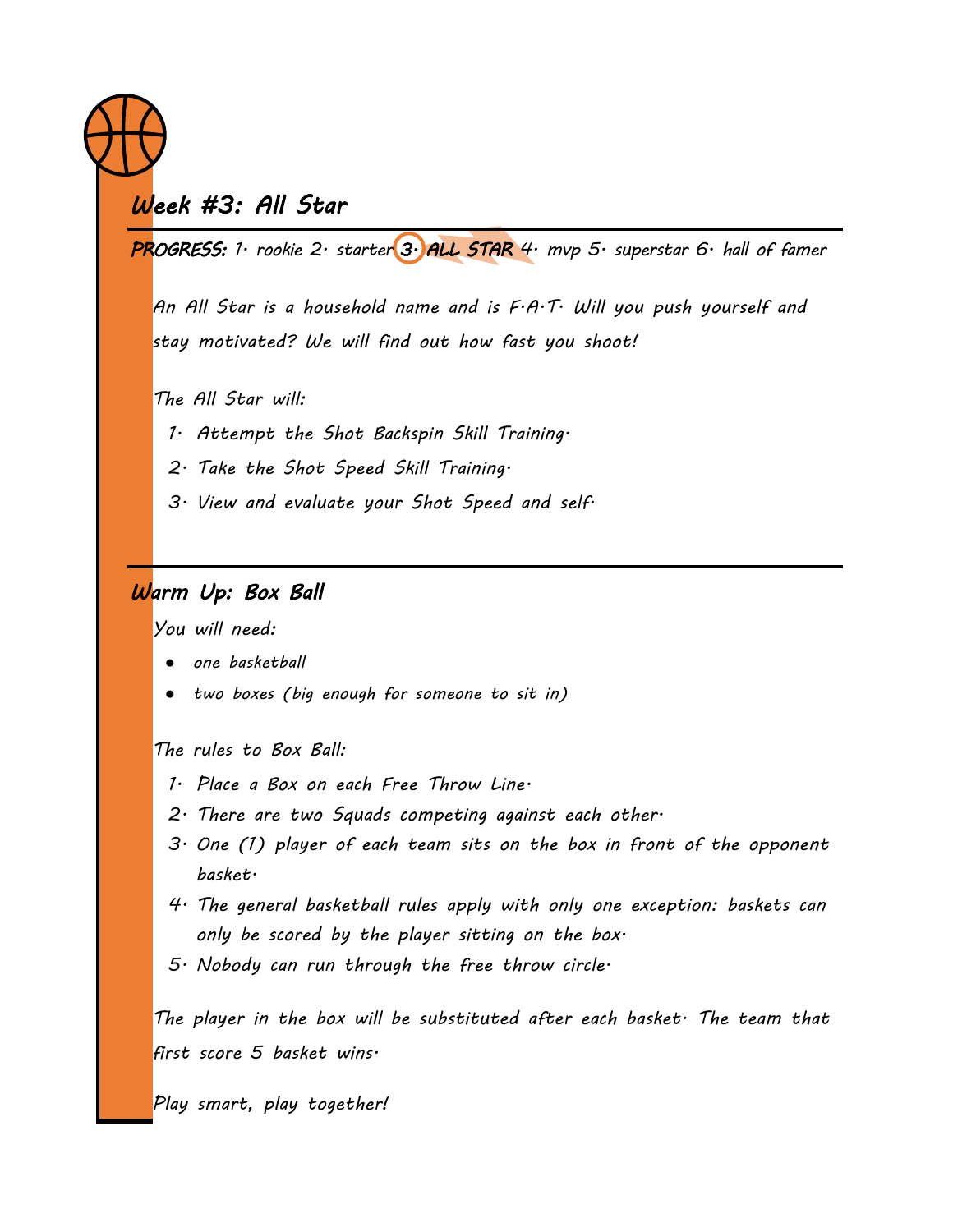

## *Skills: Shot Speed*

### *Part 1: Connect and Set Up Squads*

*Let's get everything connected so we can get started:*

- *1. Sync 94Fifty Basketball to device.*
- *2. Open 94Fifty application (app).*
- *3. Set up Squads (Shooter, Passer, Tracker and Encourager).*

#### *Part 2: Shot Backspin*

Last week, you attempted to improve your Shot Backspin<sup>.</sup> Let's see where *it's at today:*

- *1. Go to the 94Fifty Menu Bar.*
- *2. Tap Skill Training.*
- *3. Tap, Shot Backspin*
- *4. Shot to Begin.*
	- *a. Each player gets a turn (10 shots).*
	- *b. After each player takes their turn, check out the Shot Backspin Breakdown and Digital Coach Feedback.*

*If you have improved, make sure that everyone knows about it!*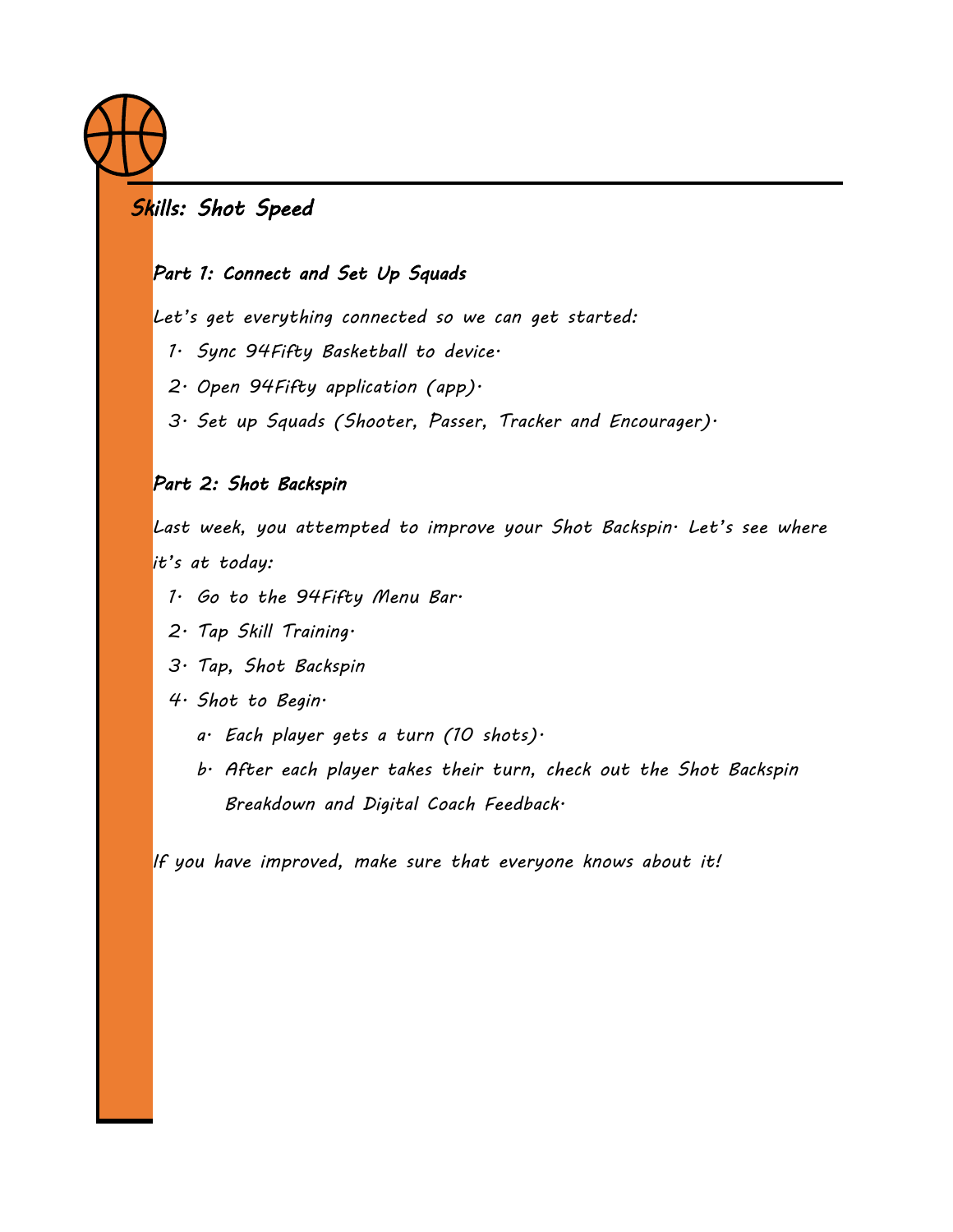

## *Part 3: Shot Speed*

*Stephen Curry, Golden State Warriors' 2015 NBA Champion and MVP, can release his shot at 0.4 seconds with accuracy. That's about the same as a single rotation of a basketball on its way to the basket (0.37 seconds). The average NBA player releases their shot at 0.54 seconds and Curry's shot is already 12 feet in the air at 0.54 seconds. Intense, right?*

*You are not expected to be the next Stephen Curry but you can definitely have fun trying.*

*Are you pumped to shoot? Let's get started:*

- *1. Go to the 94Fifty Menu Bar.*
- *2. Tap, Skill Training.*
- *3. Tap, Shot Speed.*

Shot Speed

 $\bullet$ 

*Watch the Shot Speed video by clicking the learn video button:*

*"Shooting with the 94Fifty Smart Sensor Basketball allows you to measure things that are very difficult to pick up with the human eye."*

*You get the opportunity to see and improve your shot speed. Check out your Shot Speed:*

- *1. Tap on Shot Speed.*
- *2. Select distance.*
	- *a. Pick a distance you are comfortable with.*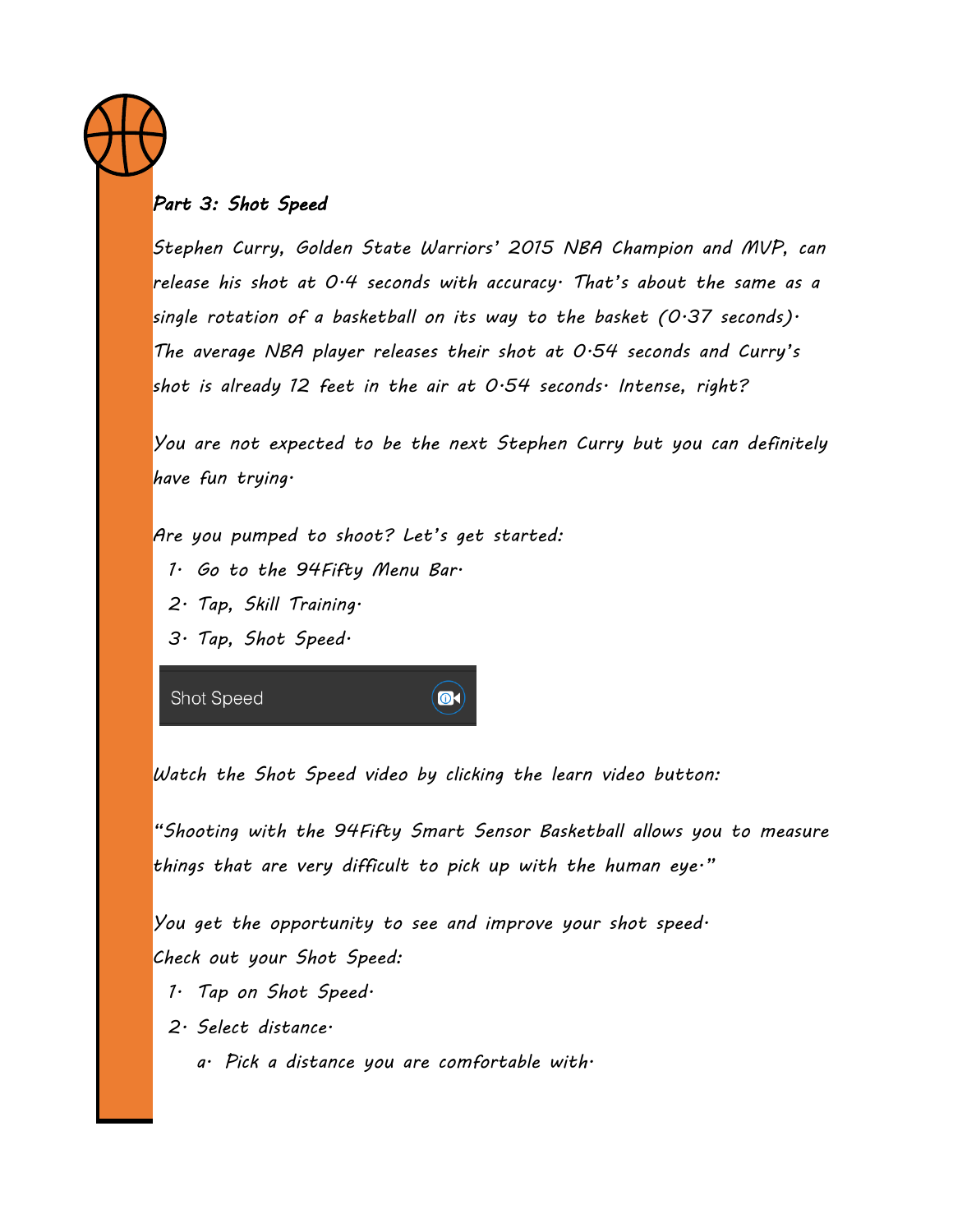

## *3. Partner up.*

- *b. This is a 2 player drill as you need to receive a pass to determine the speed your release.*
- *4. Pass to Begin.*
	- *c. Each player get a turn (10 shots) until each player has 3 turns.*
	- *d. After each player's turn, check out the Shot Speed Breakdown and Digital Coach Feedback.*

| <b>Skill Training Results</b>                                                                                                                 |                                                   |               | Retry                          |  |
|-----------------------------------------------------------------------------------------------------------------------------------------------|---------------------------------------------------|---------------|--------------------------------|--|
|                                                                                                                                               | <b>SKILL TRAINING</b><br>Shot Speed - Shootaround |               | 06/24/15<br>12:46 AM<br>on iOS |  |
| <b>Total Shot Attempts</b>                                                                                                                    |                                                   |               |                                |  |
| Shot Speed Breakdown<br>1<br>0<br>0<br>0                                                                                                      |                                                   |               |                                |  |
| $0.00 - 0.70$<br><b>FAST</b>                                                                                                                  | $0.71 - 0.85$                                     | $0.86 - 0.95$ | $0.96 +$<br><b>SLOW</b>        |  |
| D Digital Coach Feedback<br>Excellent. You have excellent shot speed. If your<br>accuracy is high, you are an extremely dangerous<br>shooter. |                                                   |               |                                |  |
|                                                                                                                                               |                                                   |               | <b>DO IT AGAIN</b>             |  |

*Tip: Start small, end tall. At the start of your shot you should be small, your legs bent as if you were sitting (this is where your power comes from). Then as you continue through your shooting motion you are springing up, ending with your body straight and your hands high in the air, ending tall.*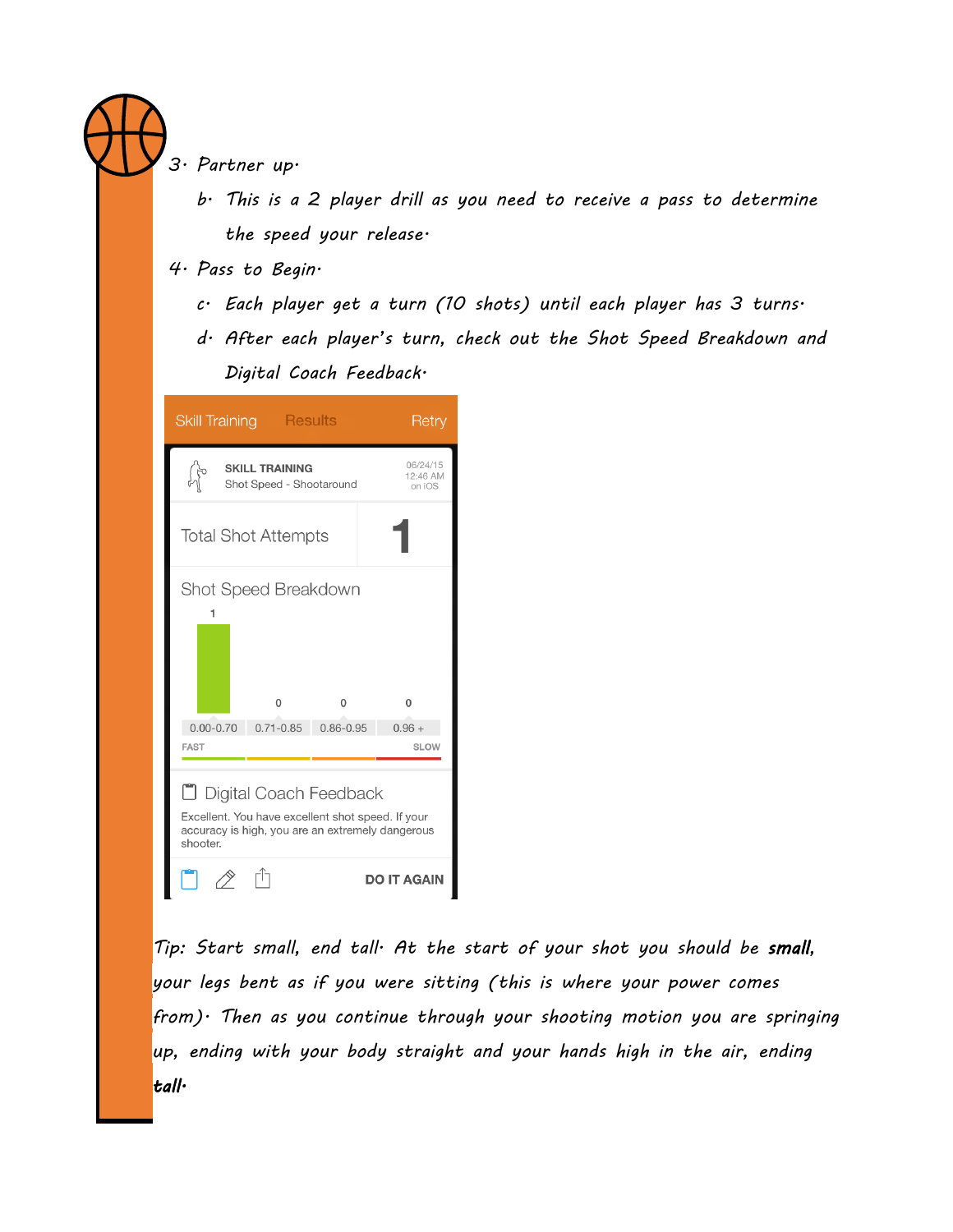

## *Stats: Trying Matters*

*"I can accept failure. Everyone fails at something, but what I can't accept is NOT TRYING." - Michael Jordan*

*Hope that you feel accomplished just from trying!*

*Improvements:*

- *1. You tried the Shot Backspin Skill Training again. Did you improve? If so, why do you think you improved? If not, why not?*
- *2. Using your tracking sheet, what's your percentage from your Shot Speed Skills Training?*

*Read and Reflect:* 

#### *Above the Rim*

*Standing in the middle of the court. I see the rim was made out of glass and it is as high as 10 feet. Like living in the dark world I focus my mind I feel the light surrounding me I receive energy Empowered now, I feel ready. I ran like a Quicksilver. A whirlwind, my silver path trailing behind I jump. High, above the rim. I slam it like an earthquake. The backboard broke and the glass shattered. When I let it go I screamed, "AAAAHHHH" The whole world can hear me. I feel good. Source;<http://web.archive.org/web/20050310071119/http:/mbhs.bergtraum.k12.ny.us/user/c7957/poem.html>*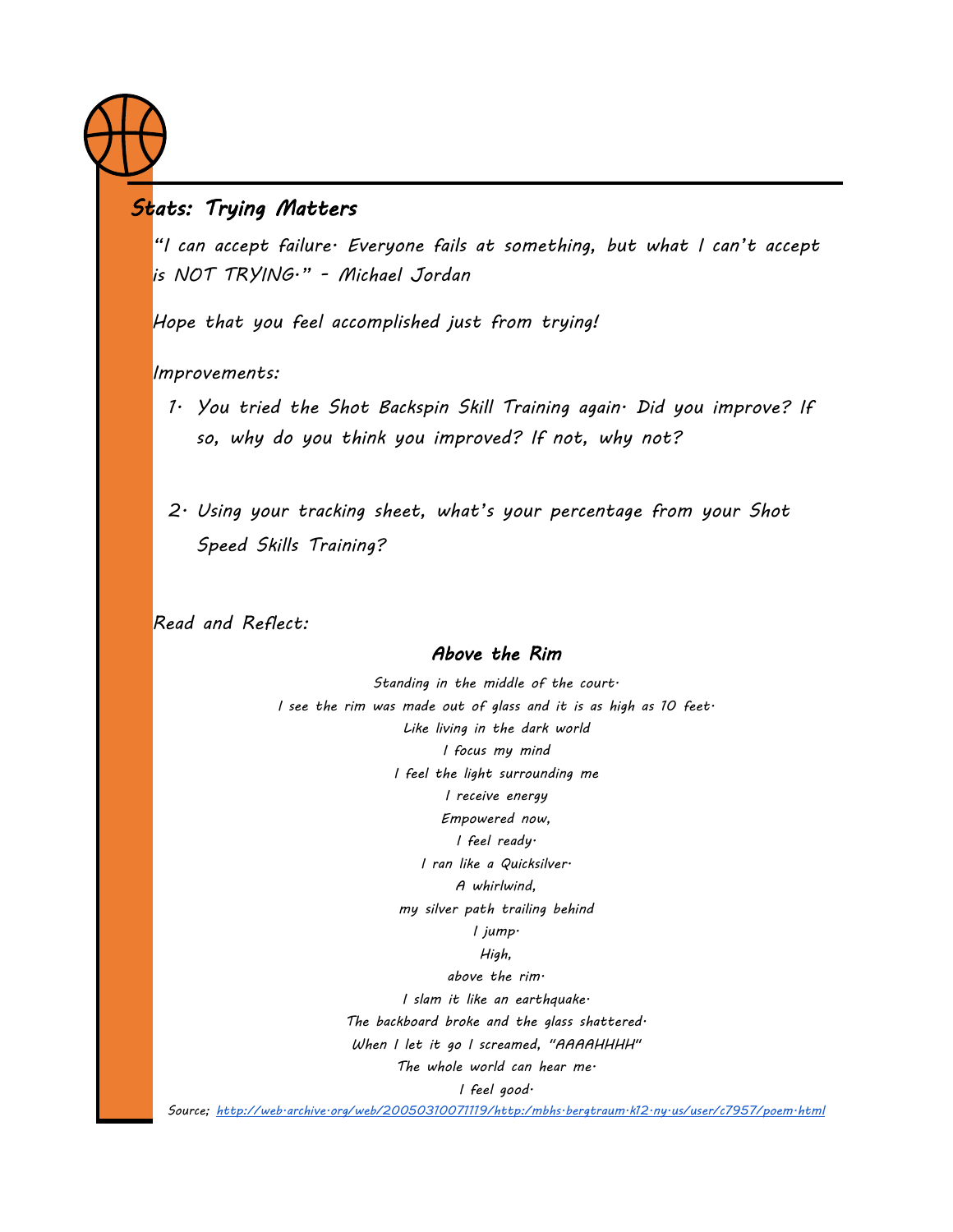

*1. Do you relate to the poem?*

*2. What part spoke to you most? Reread if necessary.*

*3. What is your biggest encouragement to succeed in life?*

*From All Star to MVP, just like that! Keep up the good work! Next week, you will attempt to increase your Dribble Power.*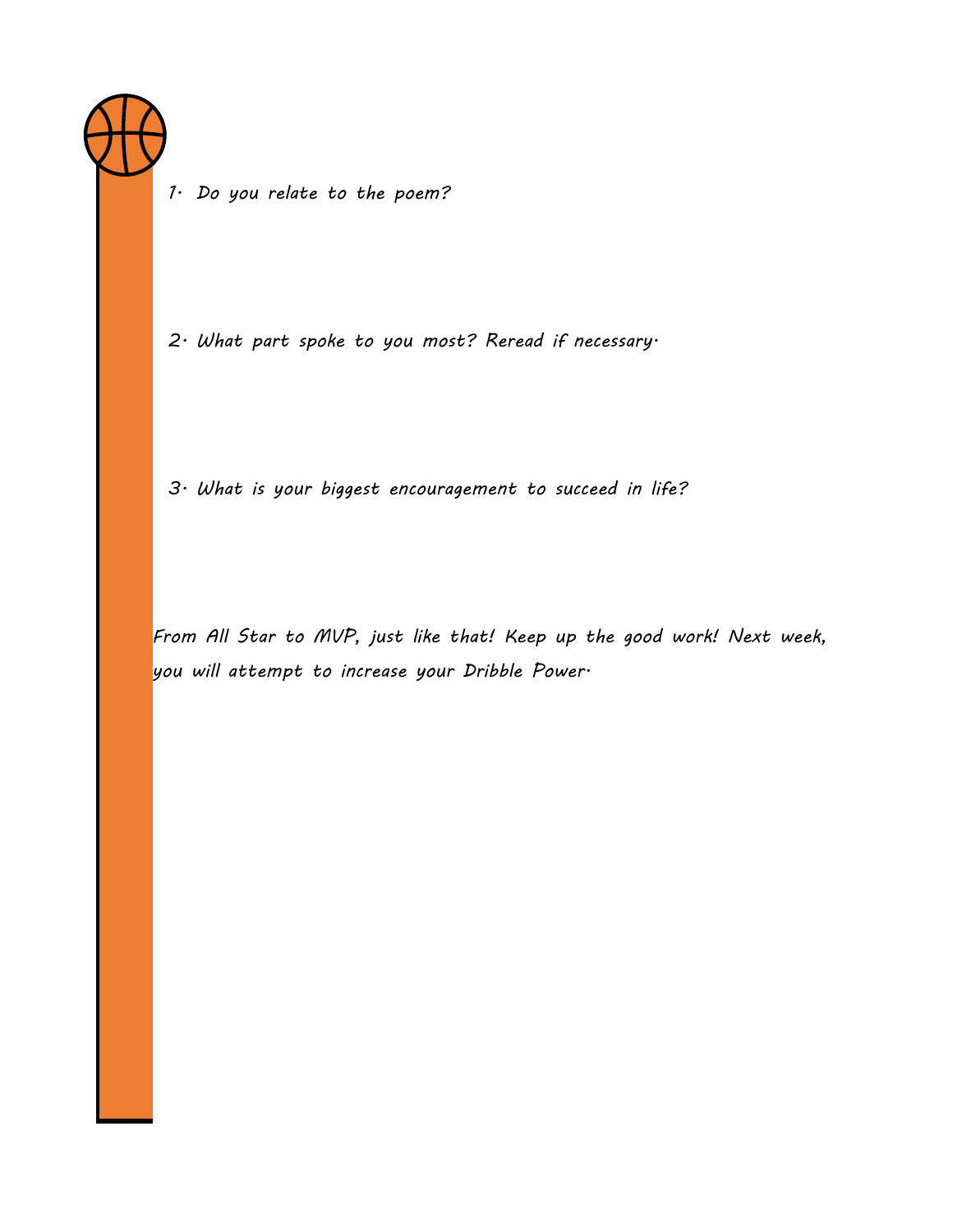# *Week #4: MVP*

*PROGRESS: 1. rookie 2. starter 3. all star 4. MVP 5. superstar 6. hall of famer* 

*You're heading through the midpoint of your development. This is now a breeze for you, MVP!*

*The MVP will:*

- *1. Attempt the Shot Speed Skill Training.*
- *2. Take the Dribble Power Skill Training.*
- *3. View and evaluate your Dribble Power and self.*

## *Warm Up: Chicken Ball*

*You will need:*

● *one regular basketball per player*

*The rules to Chicken Ball:*

- *1. Every player dribbles a basketball within a predetermined court. a. for 8-10 players e.g. inside the zone.*
- *2. Each player tries to knock out the other players' balls or force him/her to double dribble or force him/her out of bounds.*
- *3. Winner is the one who is last dribbling.*

*Notes:*

- *3-5 rounds depending on the length of games*
- *rough housing can lead to elimination*
- referees will make final calls for eliminations

*Dribbling skills matter, especially in this game. Good luck!*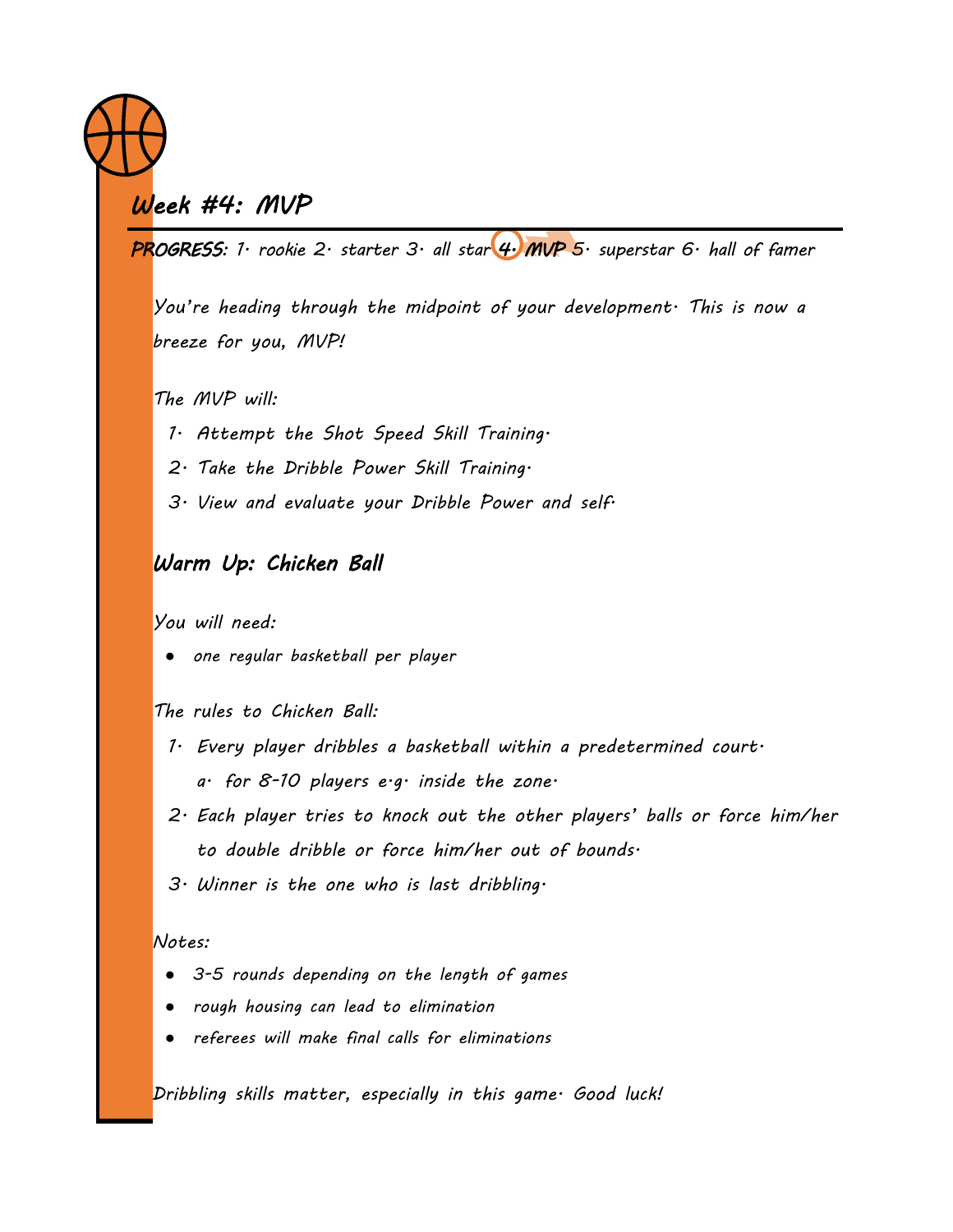

## *Skills: Dribble Power*

#### *Part 1: Connect and Set Up Squads*

*You know the drill:*

*1. Sync 94Fifty Basketball to device.*

*2. Open 94Fifty application (app).*

*3. Set up Squads (Shooter, Passer, Tracker and Encourager).*

## *Part 2: Shot Speed*

*Last week, you tried the Stephen Curry Challenge. Let's see your improvement:*

- *1. Go to the 94Fifty Menu Bar.*
- *2. Tap Skill Training.*
- *3. Tap Shot Sheet.*
- *4. Pass to Begin.*
	- *a. Remember, you need a partner.*
	- *b. Each player gets a turn (10 shots).*
	- *c. After each player takes their turn, check out the Shot Backspin Breakdown and Digital Coach Feedback.*

*Every time you hit a 0.7 or below, yell, "Taste the Curry"!*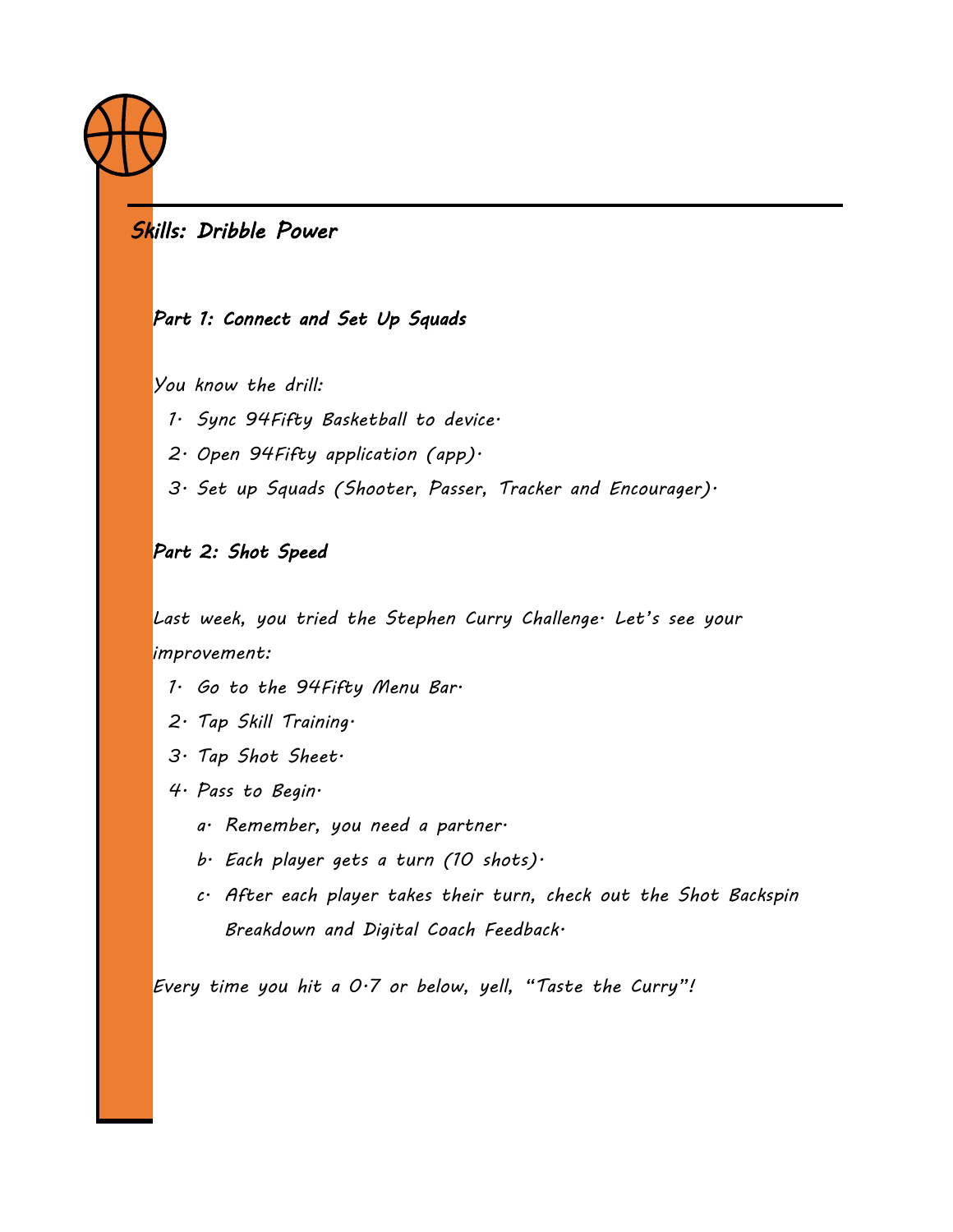#### *Part 3: Dribble Power*

*Just like the game of Chicken Ball, you need to constantly be improving your dribbling. Power dribbling gives you confidence and helps you get where you want for your shot.*

*Let's get started:*

*1. Go to the 94Fifty Menu Bar.*

*2. Tap Skill Training.*

*3. Tap Dribble Power.*

**Dribble Power** 

*Watch the Dribble Power video by clicking the learn video button:*

 $\bullet$ 

*Let's see your confidence in your Dribble Power:*

- *1. Tap on Dribble Power.*
- *2. Select time frame.*
	- *a. Start at :20 and increase each turn.*
- *3. Dribble to Begin.*
	- *b. Each player has 6 turns.*
		- *i. Should increase the time period from 20 to 40 seconds.*
	- *c. After each player's turn, check out the Shot Speed Breakdown and Digital Coach Feedback.*

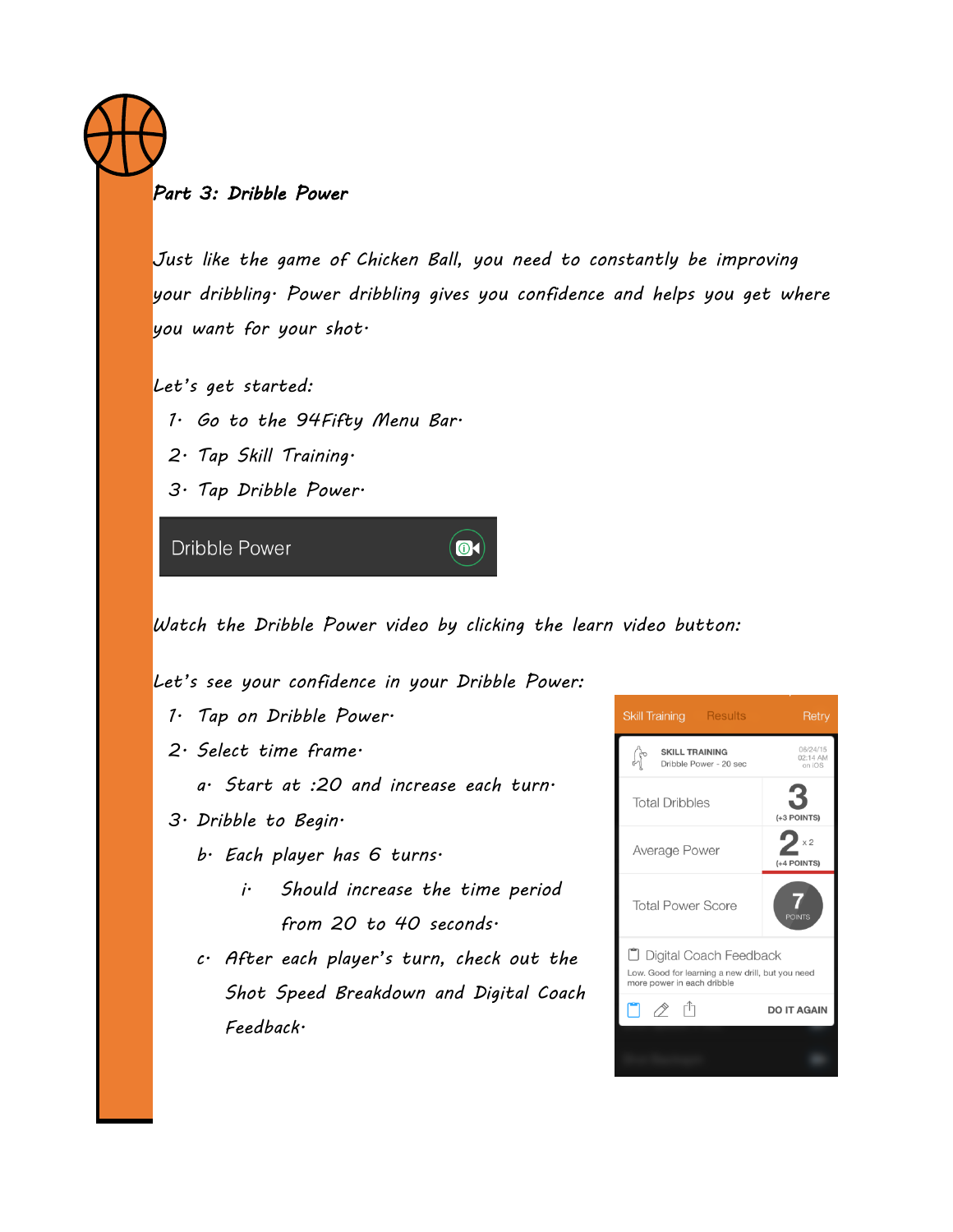*Challenge yourself!*

*Behind: Using power, dribble the ball behind your back using both hands.*





*Two At A Time: Using the 94Fifty and a regular basketball, try bouncing both balls at the same time.*



*In Between: Dribble the ball in between your legs and catch it behind you. Make sure there is power to the dribble. This will be your biggest test of confidence.*



## *Stats: Newfound Confidence*

*If you had confidence or now have confidence in your dribbling skills, then great! Confidence in basketball is one thing but having confidence in yourself is very similar. Your skills are your skills and developing them will make you better. This idea is something you can apply to your life.*

*Stats may say one thing but your confidence can change and better them.*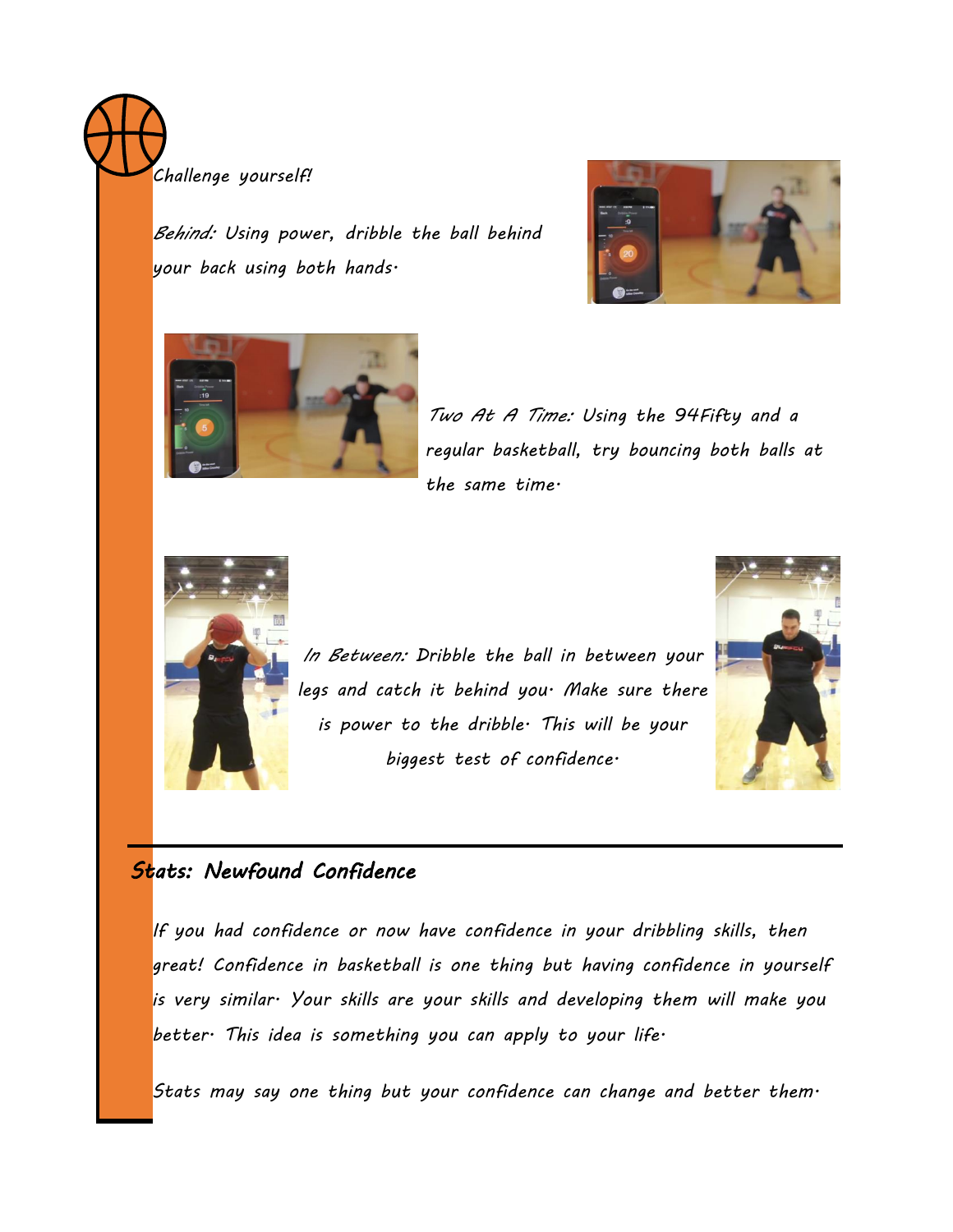*Improvements:*

*1. You tried the Shot Speed Skill Training once again. Did you improve and how so? If not, why not?*

*Confidence:*

*1. What risk/challenges did you take today and why?* 

*2. Other than basketball skills, what other risk/challenges/confidence would better your life today and/or future?* 

*Congratulations, you are a Superstar! Completing these sessions have increased your skills. Also, it has given you a better view of where you were and where you are now. Next week, you practice the Shot Arc.*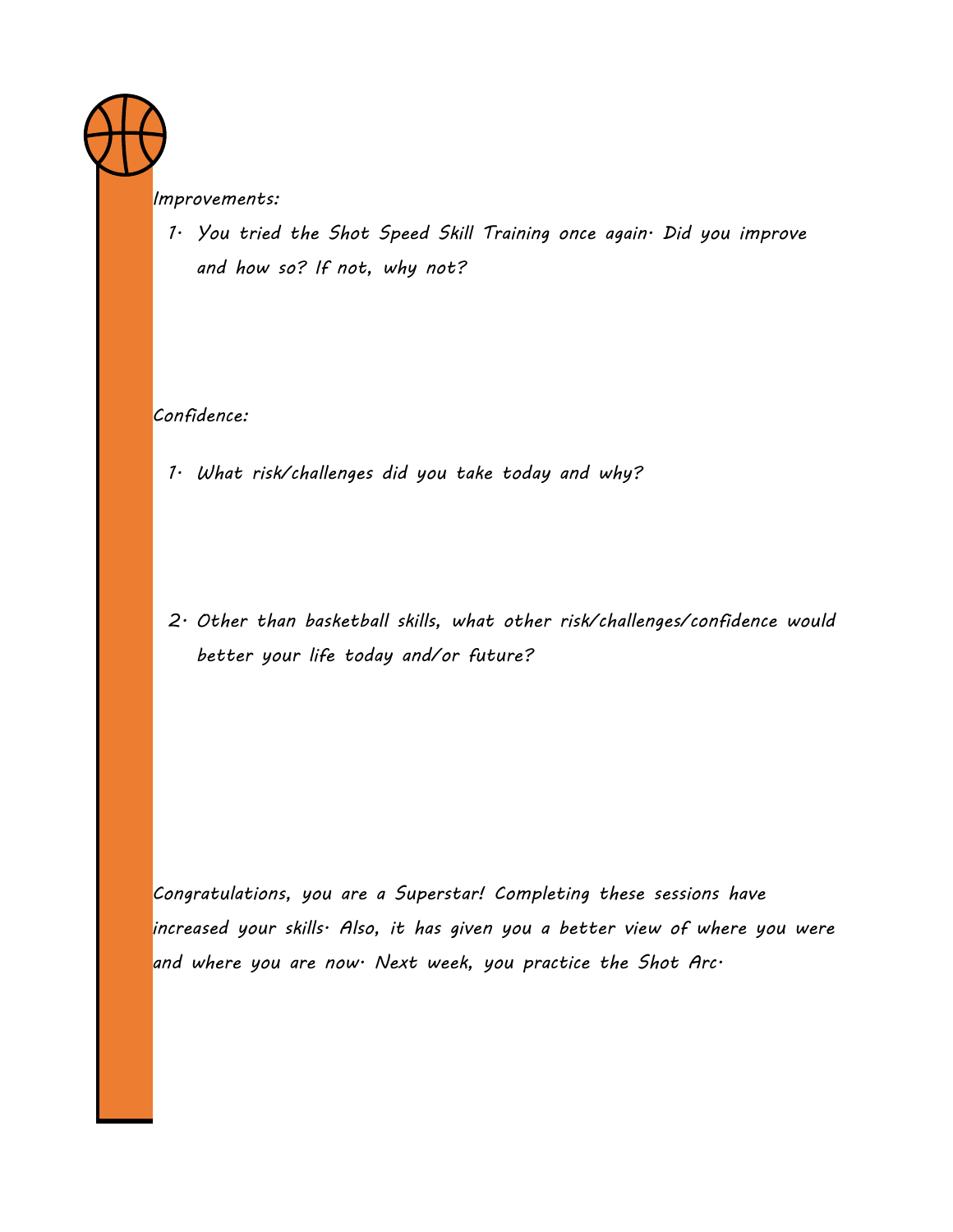

# *Week #5: Superstar*

*PROGRESS: 1. rookie 2. starter 3. all star 4. mvp 5. SUPERSTAR 6. hall of famer*

*You're at the top of your game! You're a well-oiled machine! They call you, Superstar!*

*The Superstar treatment:*

- *1. Attempt the Dribble Power Skill Training.*
- *2. Take the Shot Arc Skill Training.*
- *3. View and evaluate your Shot Arc and self.*

### *Warm Up: Line Ball*

*You will need:*

● *two (2) regular basketballs*

#### *Line Ball:*

- *1. Divide into 2 Squads facing each other.*
	- *a. Number each player so that the lines form partners facing each other. Example, each squad will each have a 1, 2, 3, 4, etc.*
- *2. Place two basketballs in between the lines. Squads should be 10 feet apart.*

xxxx <- Squad 2 00 <- Basketballs xxxx <- Squad 1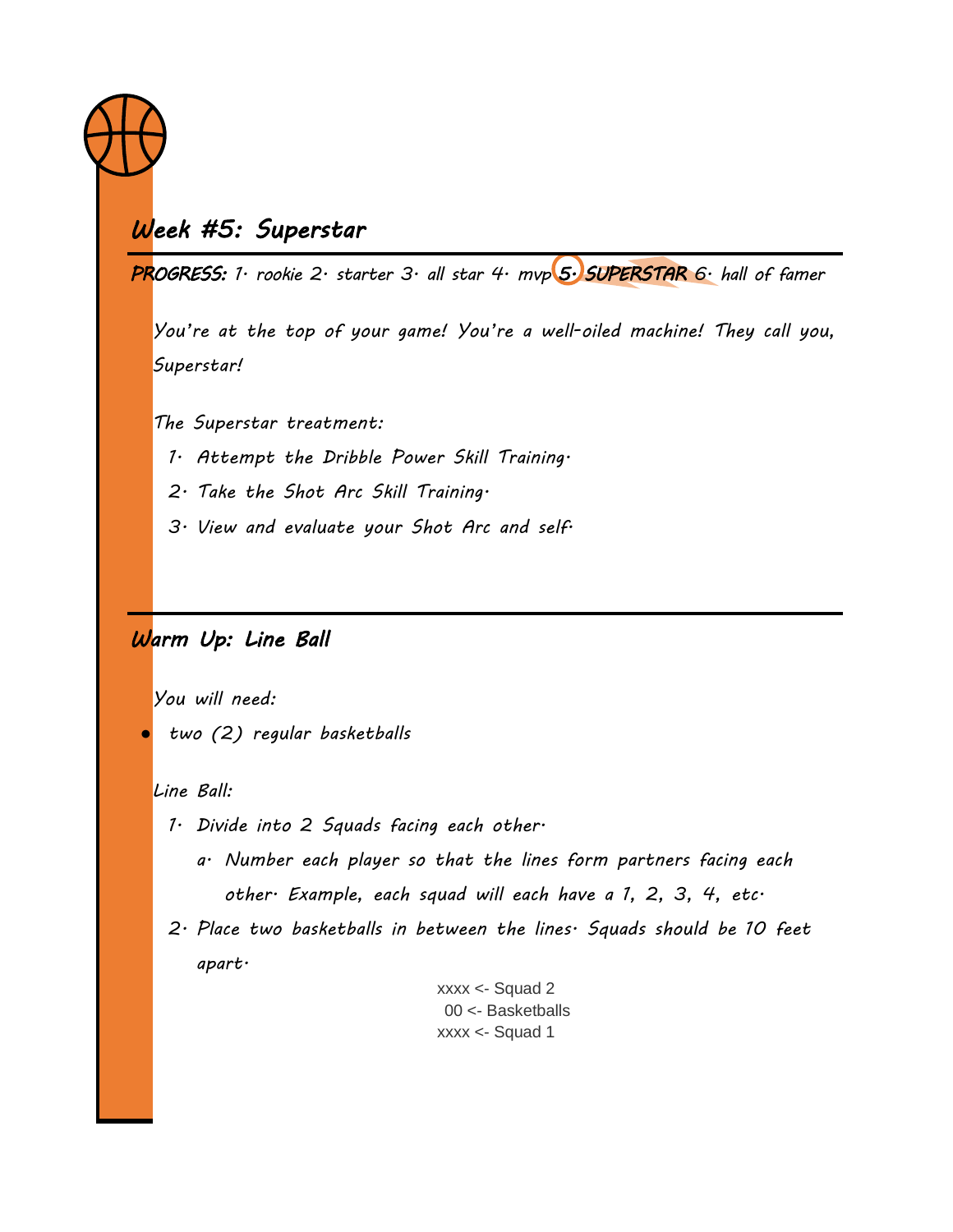

*3. The facilitator will call a number and those two players must race to the 2 basketballs in front of the two lines of players (halfway into each line).*

- *4. Once the ball is retrieved by the two players, they pass the ball to each player down their line.*
- *5. Reaching the end of all passes, the player tries to make a basket.* 
	- *b. The first player to score a basket gets one point for their Squad.*
	- *c. If a player misses, he/she keeps shooting and play continues until one of the basketballs goes in from the two competing players.*

*Note:*

- *After one basketball goes in, both balls are returned to the center between the two lines facing each other.*
- *First to 10 baskets wins.*

*Quick response time, crisp passes and accurate shots will win this game! Q: What's the difference between the Toronto Raptors and a loonie? A: You can get four quarters out of a loonie.*

## *Skills: Shot Arc*

#### *Part 1: Connect and Set Up Squads*

*Let's get it together:*

- *1. Sync 94Fifty Basketball to device.*
- *2. Open 94Fifty application (app).*
- *3. Set up Squads (Shooter, Passer, Tracker and Encourager).*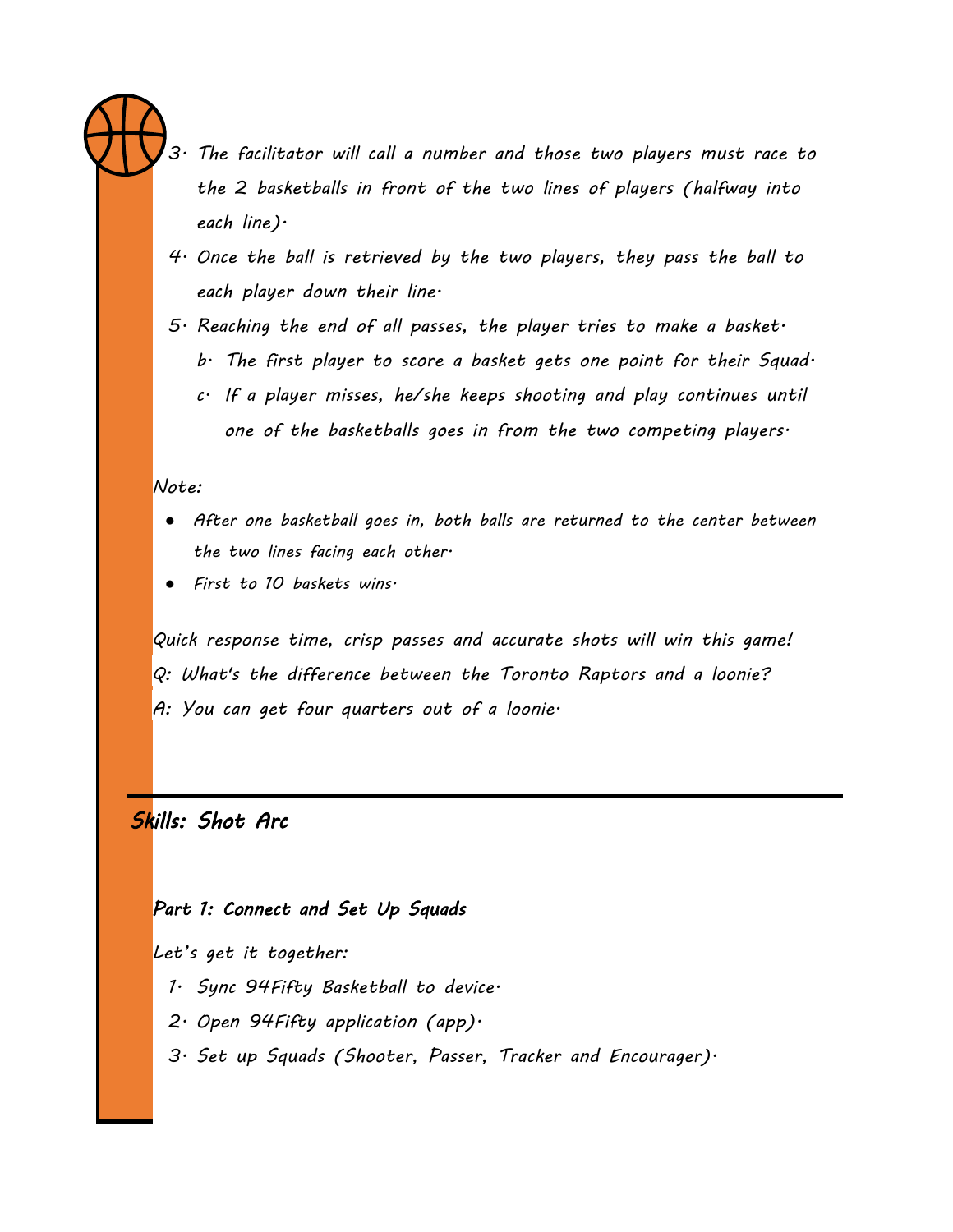#### *Part 2: Dribble Power*

*Awaken that confidence:*

- *1. Go to the 94Fifty Menu Bar.*
- *2. Tap Skill Training.*
- *3. Tap Dribble Power.*
- *4. Dribble to Begin.*
	- *a. Each player gets 2 turns of :40 seconds.*
	- *b. Challenge yourself with Behind, Two at a Time or In Between.*
	- *c. After each player takes their turn, check out the Dribble Power Breakdown and Digital Coach Feedback.*

#### *Part 3: Shot Arc*

*Shooting the perfect arc is hard to do but possible. The perfect shot arc would be 4 feet above the rim. The height gives you more of an angle to shoot and hit just net.*

*An undesirable angle of attack is approximately 30 degrees and the recommended angle of attack is 45-55 degrees. The ball would be coming down into the basket rather than at it. When you are shooting with an arc, the rebound tends to go straight up where it's playable. Otherwise, it tends to be unpredictable.*

*The way you get a higher arc is to make sure your shooting arm elevates from the set point and your shooting elbow is elevated above the level of your eyes. The shot's power comes from your core and leg muscles.*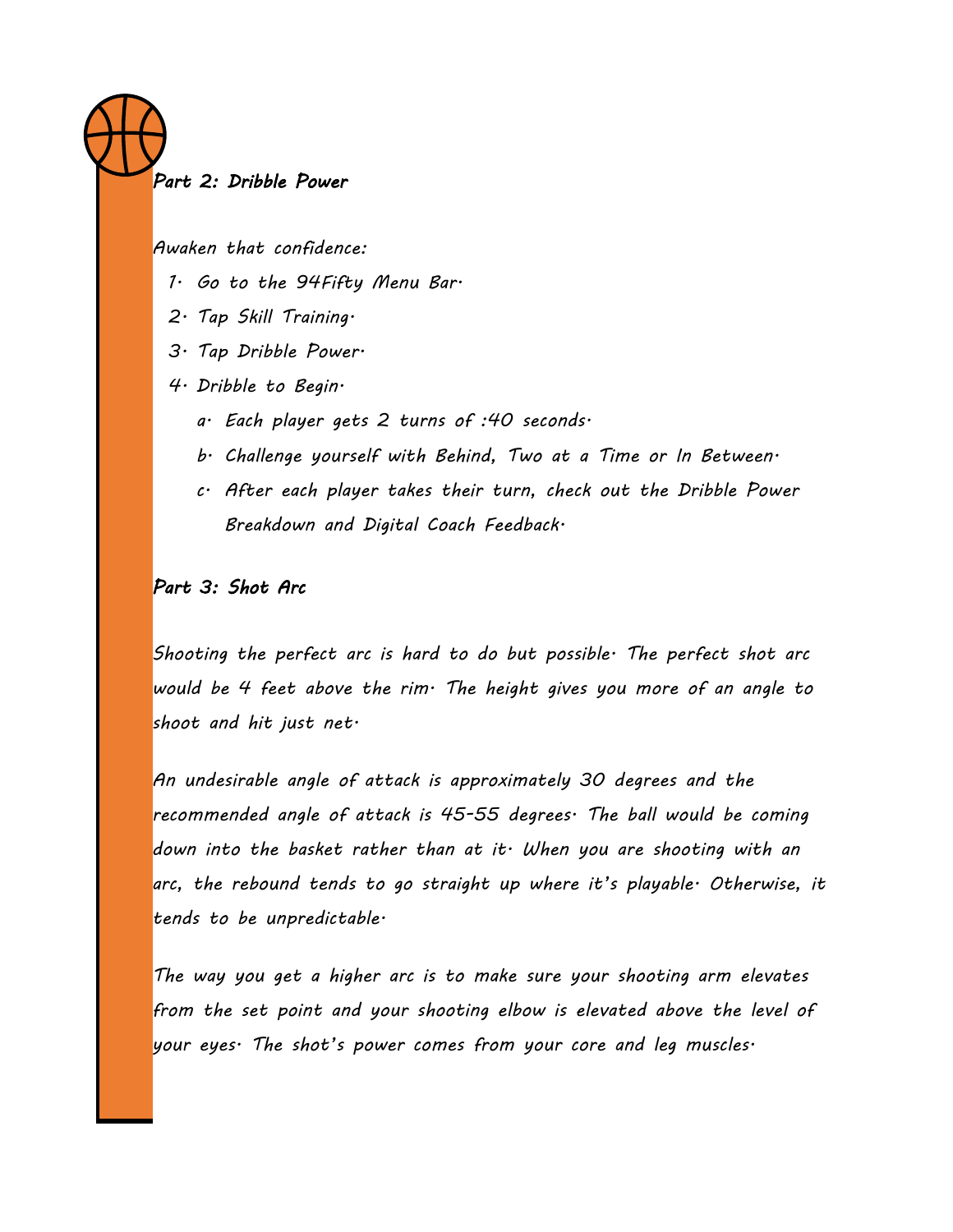

*Let's get started:*

- *1. Go to the 94Fifty Menu Bar.*
- *2. Tap Skill Training.*
- *3. Tap Shot Arc.*

*Watch the Shot Arc video by clicking the learn video button:*

 $\left( 0 \right)$ 

Shot Arc

*<https://youtu.be/4FbUQIQKR68>*

*Let it rain:*

- *1. Tap on Shot Arc.*
- *2. Select distance.*
	- *a. Pick a distance you are comfortable with.*
- *3. Partner Up.*
	- *b. This is a 2 player drill as you need to receive a pass to shot.*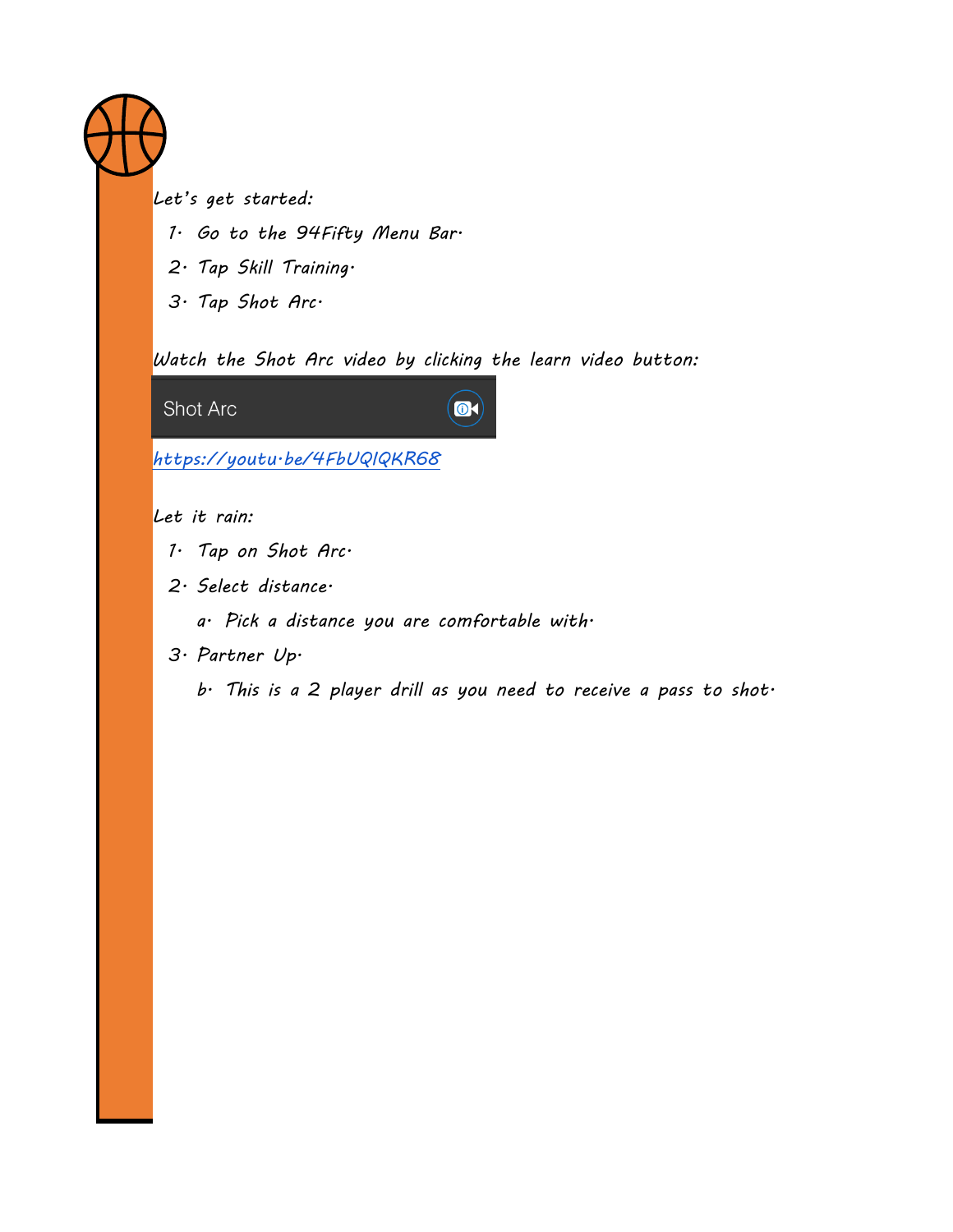

*4. Pass to Begin.*

*c. Each player get a turn (10 shots) until each player has 3 turns.*

*d. After each player's turn, check out the Shot Arc Breakdown and Digital Coach Feedback.*

*Tip: Bend your knees and jump towards the rim to produce enough power.*

## **Back** Finish Make!<br>6/8 8 Shots Taken  $90^\circ$  $52^\circ$  $48^\circ$  $\left( 4\right)$  $42^\circ$  $38^\circ$ More  $41^{\circ}$  $0^{\circ}$ On the court **Brandon**

## *Stats: Angles of Attack*

*Whether it's shooting hoops, building something or taking a good selfie, angles matters.* 

*Improvements:*

*1. You tried the Dribble Power Training again. Did you improve and how so? If not, why not?*

*2. What stats did you get from your Shot Arc Skills Training?*

*3. How will understanding your angle of shoot improve your play?*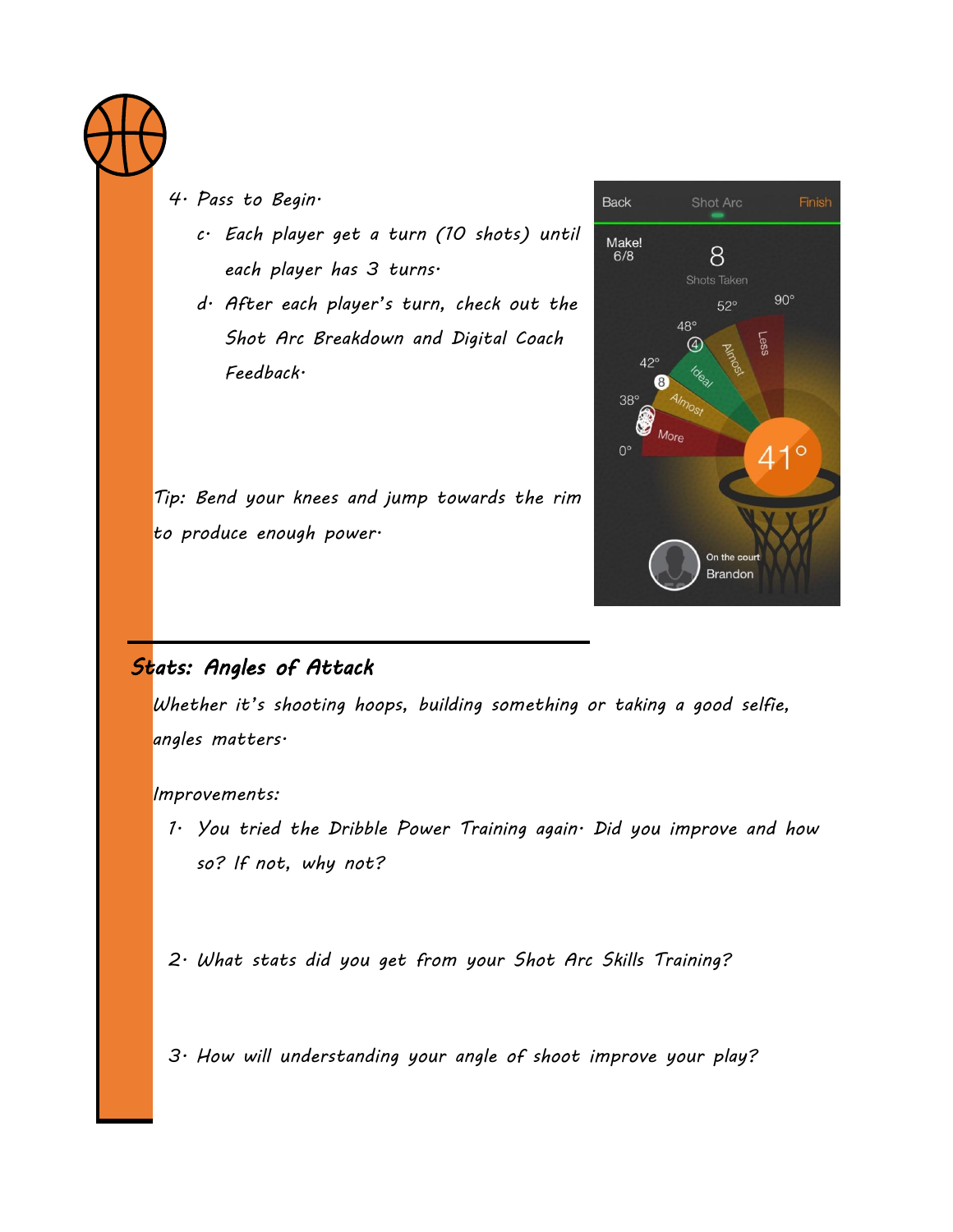*Life's Angles of Attack:*

*1. What are some everyday things that you do that involve angles?*

*2. How would you teach angle of attack to someone younger?*

*3. Would you be willing to teach others what you have learned the last couple of weeks? Why or why not?*

*MVP! MVP! MVP! The last session will bring you into the Hall of Famer status. Next week, you practice the Shot Speed + Arc at once!*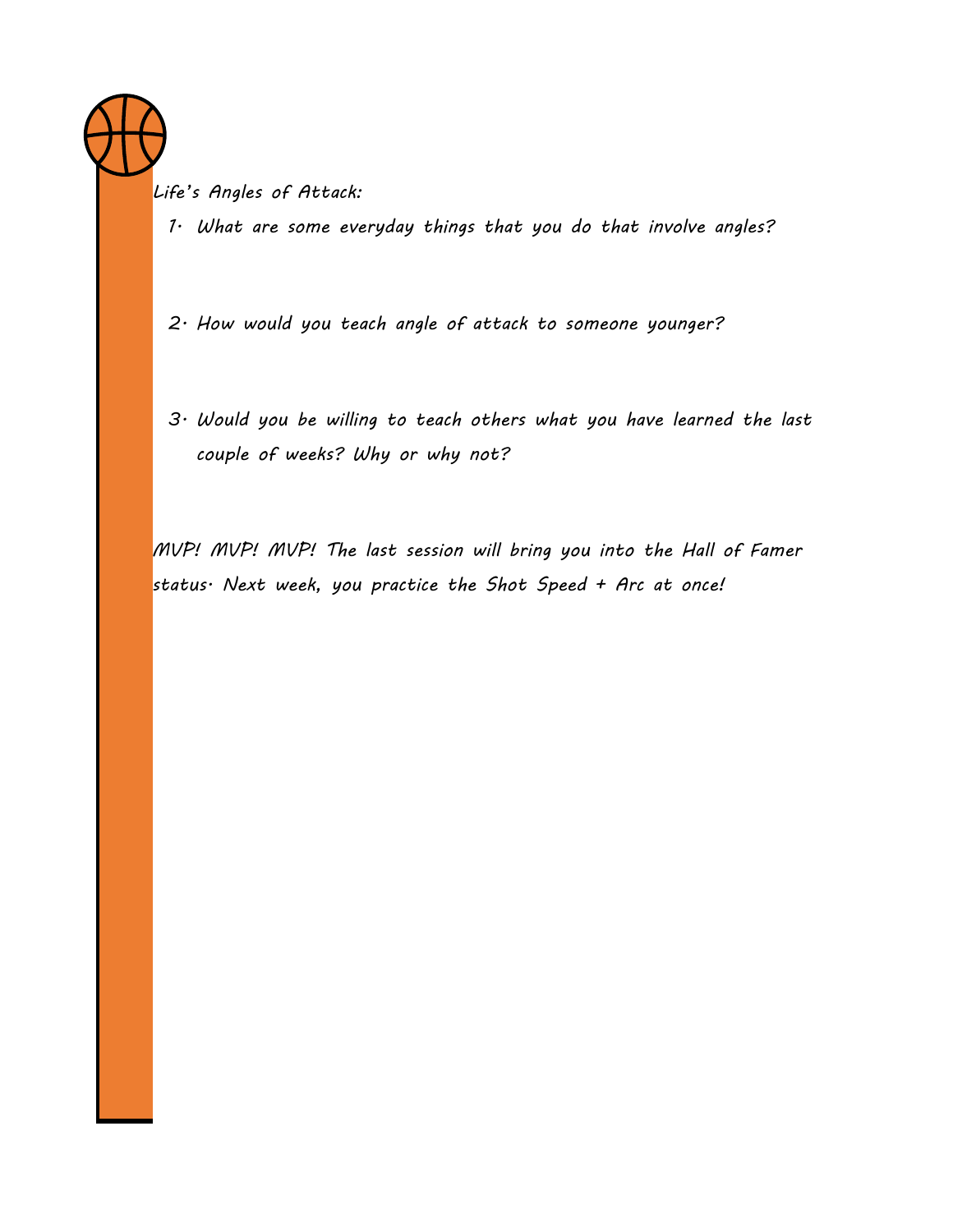## *Week #6: Hall of Famer*

*PROGRESS: 1. rookie 2. starter 3. all star 4. mvp 5. superstar 6. HALL OF FAMER* 

*That's right, you are about to complete this! You are now a living legend. Your number is retired. You're an ambassador for this program!*

*Hall of Famer Induction:*

- *1. Attempt the Shot Backspin, Consecutive Dribbles and Dribble Power Skill Training.*
- *2. Take the Shot Speed + Arc Skill Training.*
- *3. View and evaluate yourself and sessions.*

## *Warm Up: Versus Ball*

*You will need:*

● *one (1) basketball*

#### *Versus Ball:*

- *1. Divide players into 2 teams.*
	- *a. Teams line up on the opposite sides of the half-court line.*
- *2. Once the whistle blows, both players race to get the ball in the middle.* 
	- *b. They play, anybody's ball half-court, 1-on-1 until someone scores.*
	- *c. Facilitator can call a draw after 30 seconds.*
- *3. The team with the most points at the end of 10 minutes is the winner.*

*Note:*

- *After all players have had a chance to go 1-on-1, they line up to go 2-on-2.*
- *After several rounds of 2-on-2, progress to 3-on-3 until time is up.*

*Putting all your skills in Versus Ball will show off what you have learned!*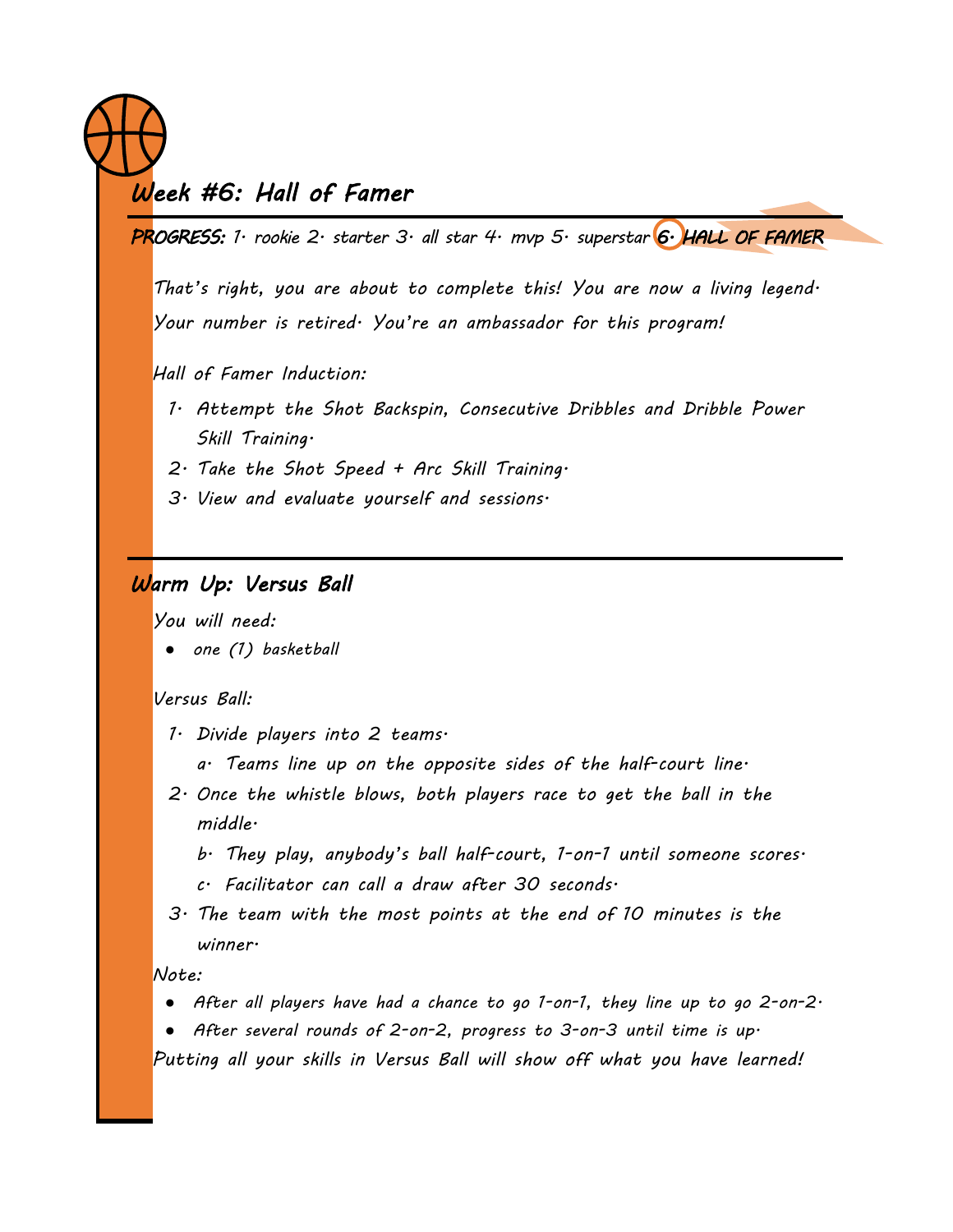# *Skills: Shot Speed + Arc*

#### *Part 1: Connect and Set Up Squads*

*Let's get it together:*

- *1. Sync 94Fifty Basketball to device.*
- *2. Open 94Fifty application (app).*
- *3. Set up Squads (Shooter, Passer, Tracker and Encourager).*

#### *Part 2: Skill Training Showdown*

*Time to show off your skills!*

#### *Showing off your Consecutive Dribbles:*

- *1. Go to the 94Fifty Menu Bar.*
- *2. Tap Skill Training.*
- *3. Tap on Consecutive Dribbles.*
- *4. Dribble to Begin.*
	- *a. Each player gets 1 turn.*
	- *b. After each player's turn, check out the Consecutive Dribbles Breakdown and Digital Coach Feedback.*

*Showing off your Shot Backspin:*

- *1. Tap Shot Backspin.*
- *2. Shot to Begin.*
	- *a. Each player gets 1 turns (10 shots).*
	- *b. After each player's turn, check out the Shot Backspin Breakdown and Digital Coach Feedback.*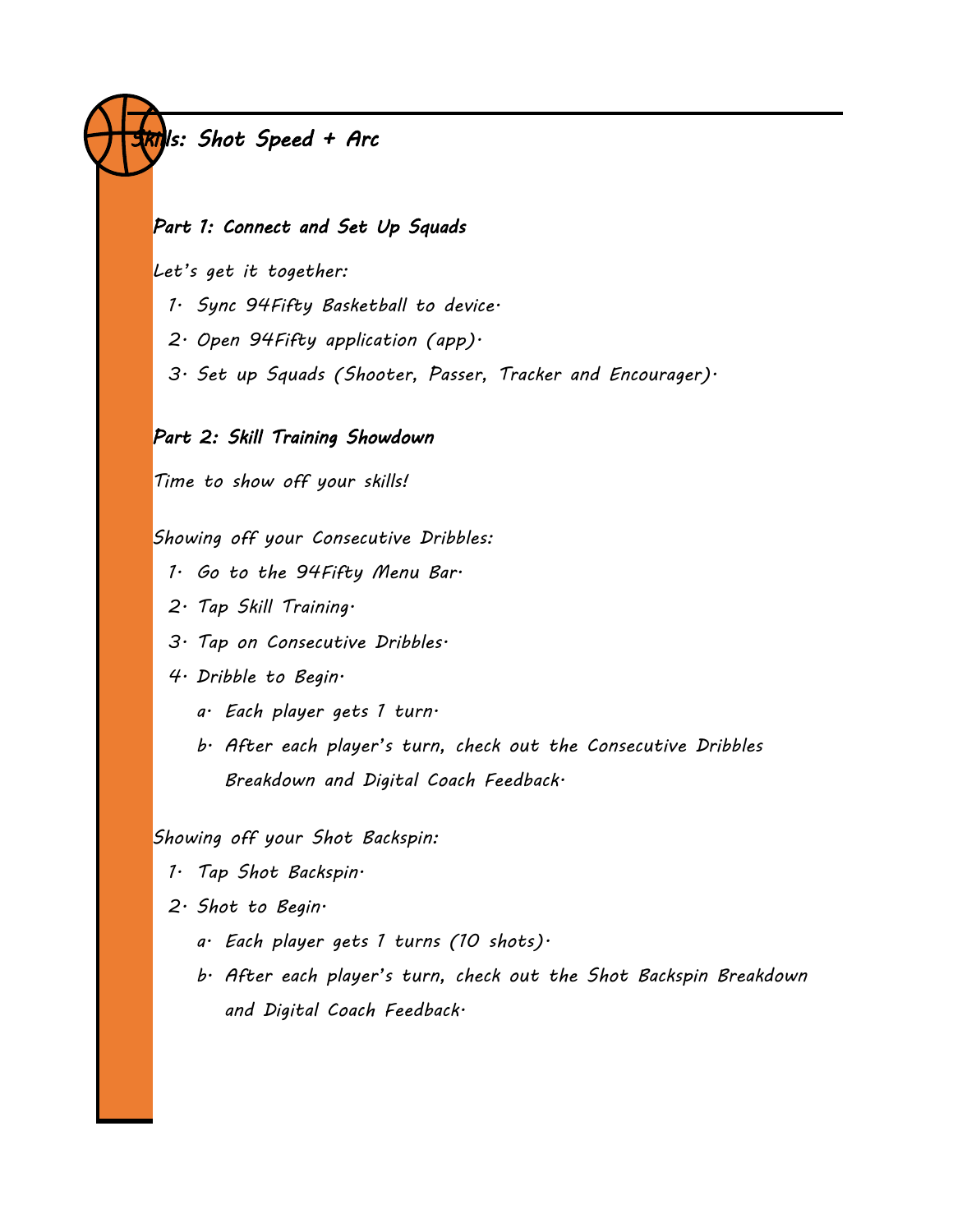*Showing off your Dribble Power:*

- *1. Go to the 94Fifty Menu Bar.*
- *2. Tap Skill Training.*
- *3. Tap Dribble Power.*
- *4. Dribble to Begin.*
	- *a. Each player gets 1 turns @ :40 seconds.*
	- *b. Challenge yourself with one of the following: Behind Dribbling, Two at a Time or In Between.*
	- *c. After each player's turn, check out the Dribble Power Breakdown and Digital Coach Feedback.*

*Encourage, push, laugh, urge and have fun with each other!*



#### *Part 3: Shot Speed + Arc*

*You have learned where your Shot Speed and Shot Arc are at. You can work on these individually but working them together makes you an overall better shooter. It's difficult but that's where being F.A.T pays off!*

*Let's combine them together using the 94Fifty:*

*1. Go to the 94Fifty Menu Bar.*

- *2. Tap Skill Training.*
- *3. Tap Shot Speed + Arc.*

*Watch the Shot Arc video by clicking the learn video button:*

 $\bigcirc$ k)

Shot Speed + Arc

*<https://youtu.be/mcAtYxTgg3o>*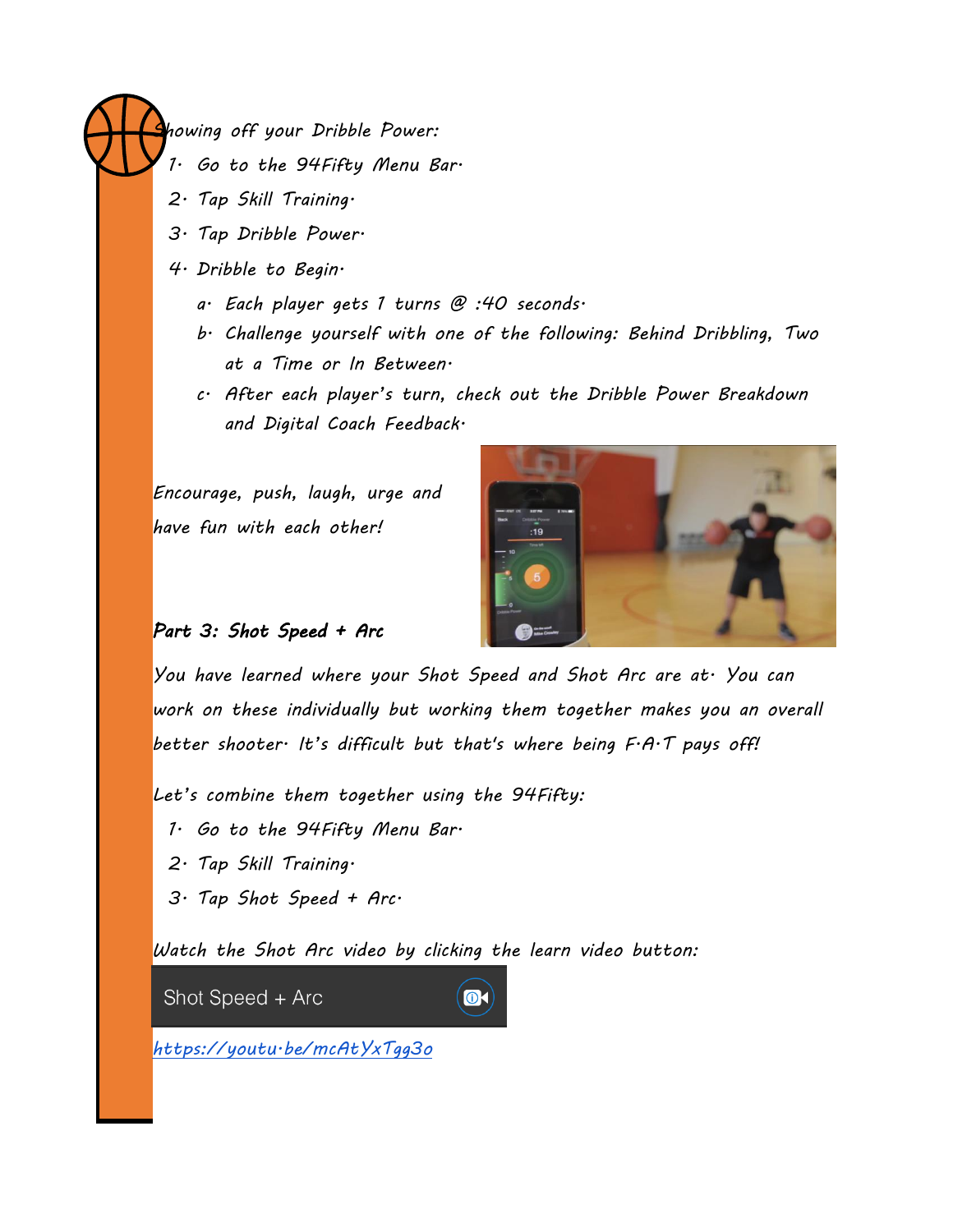*Game like Training:*

- *1. Tap on Shot Speed + Arc.*
- *2. Select distance.*
	- *a. Pick a distance you are comfortable with.*
- *3. Partner Up.*
	- *b. This is a 2 player drill as you need to receive a pass to determine the speed of your release.*
- *4. Pass to Begin.*
	- *c. Each player get a turn (10 shots) until each player has 3 turns.*

*d. After each player's turn, check out the Shot Speed + Arc Breakdown and Digital Coach Feedback.*

#### *Tips:*

- *The ideal shot speed is .70 seconds.*
- *The ideal shot arc is 45 degrees.*
- *Bend your knees and jump towards the rim to produce enough power.*